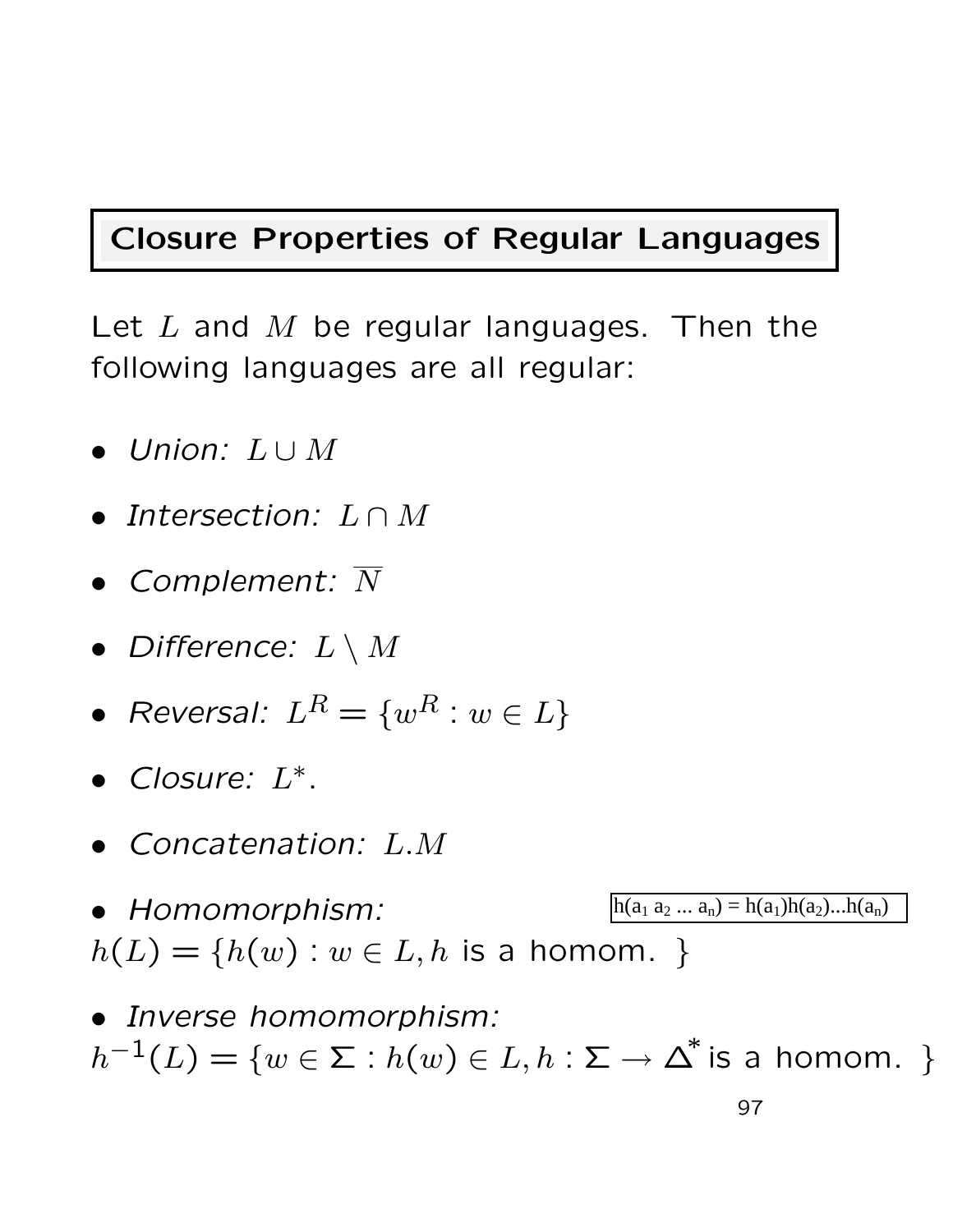Theorem 4.4. For any regular L and M,  $L \cup M$ is regular.

**Proof.** Let  $L = L(E)$  and  $M = L(F)$ . Then  $L(E + F) = L \cup M$  by definition.

**Theorem 4.5.** If  $L$  is a regular language over  $\Sigma$ , then so is  $\overline{L} = \Sigma^* \setminus L$ .

**Proof.** Let  $L$  be recognized by a DFA

 $A = (Q, \Sigma, \delta, q_0, F).$ 

Let  $B = (Q, \Sigma, \delta, q_0, Q \setminus F)$ . Now  $L(B) = \overline{L}$ .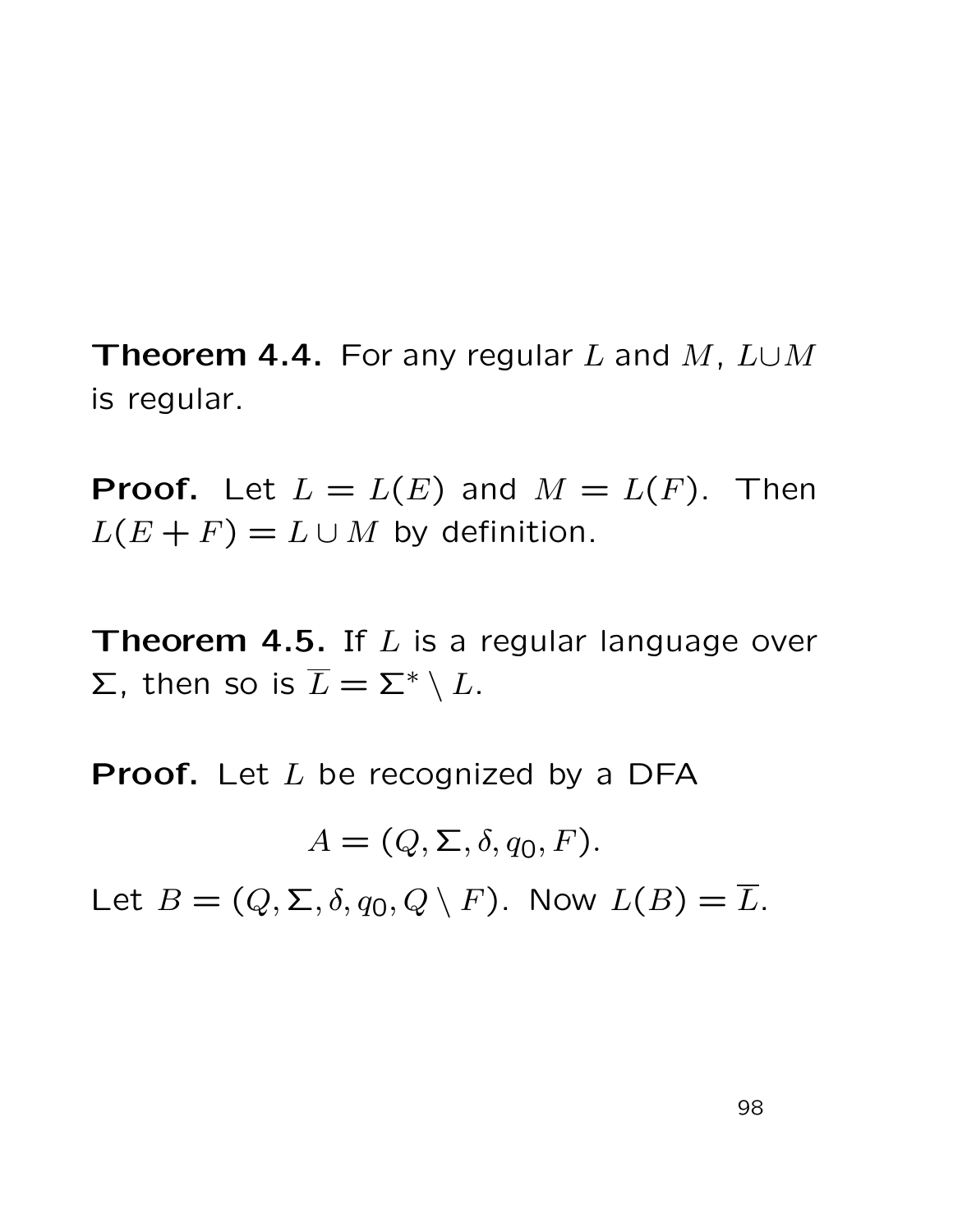Example:

Let  $L$  be recognized by the DFA below



Then  $\overline{L}$  is recognized by



Question: What are the regex's for  $L$  and  $\overline{L}$ 99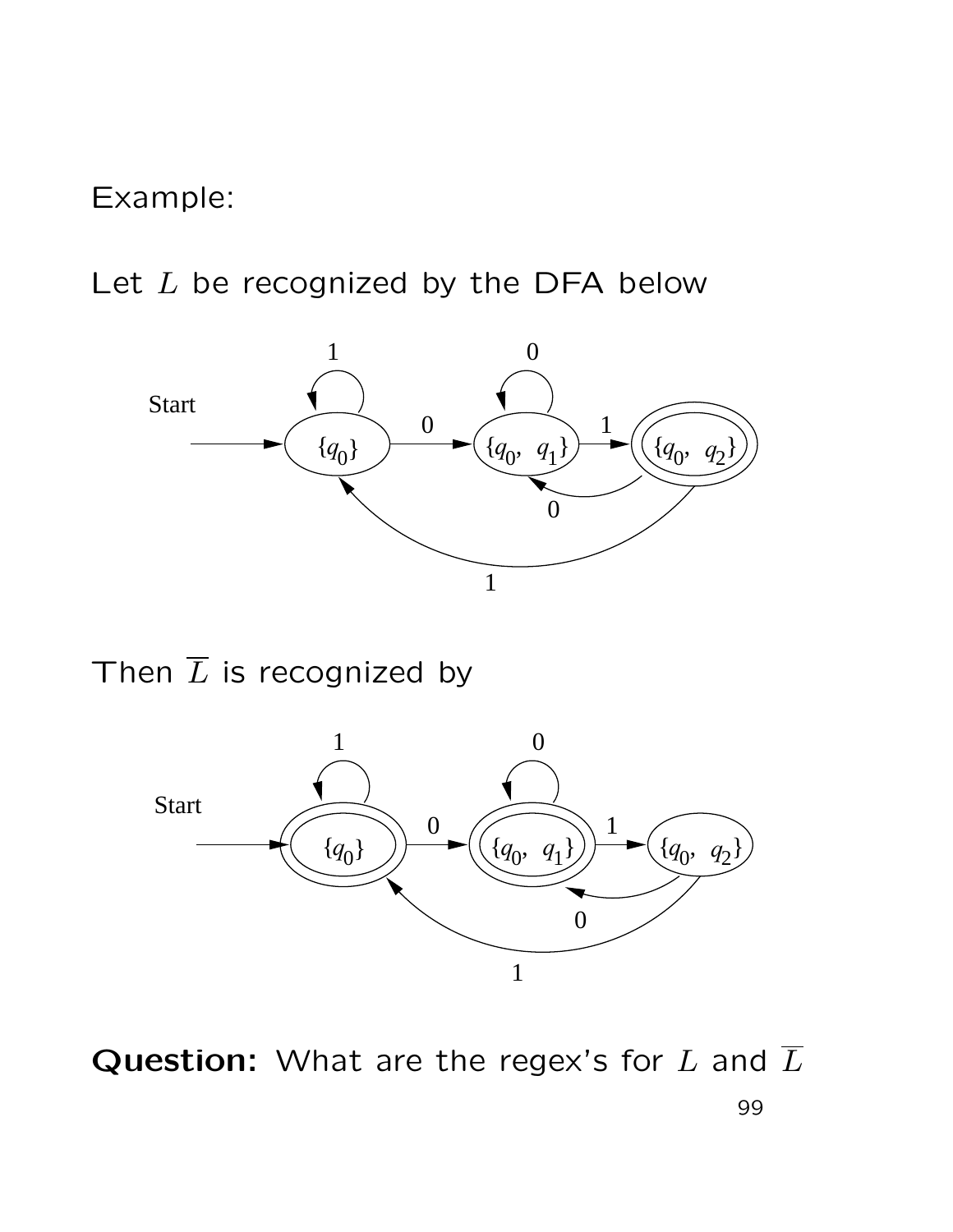Theorem 4.8. If  $L$  and  $M$  are regular, then so is  $L \cap M$ .

**Proof.** By DeMorgan's law  $L \cap M = \overline{L \cup M}$ . We already that regular languages are closed under complement and union.

We shall shall also give a nice direct proof, the Cartesian construction from the e-commerce example.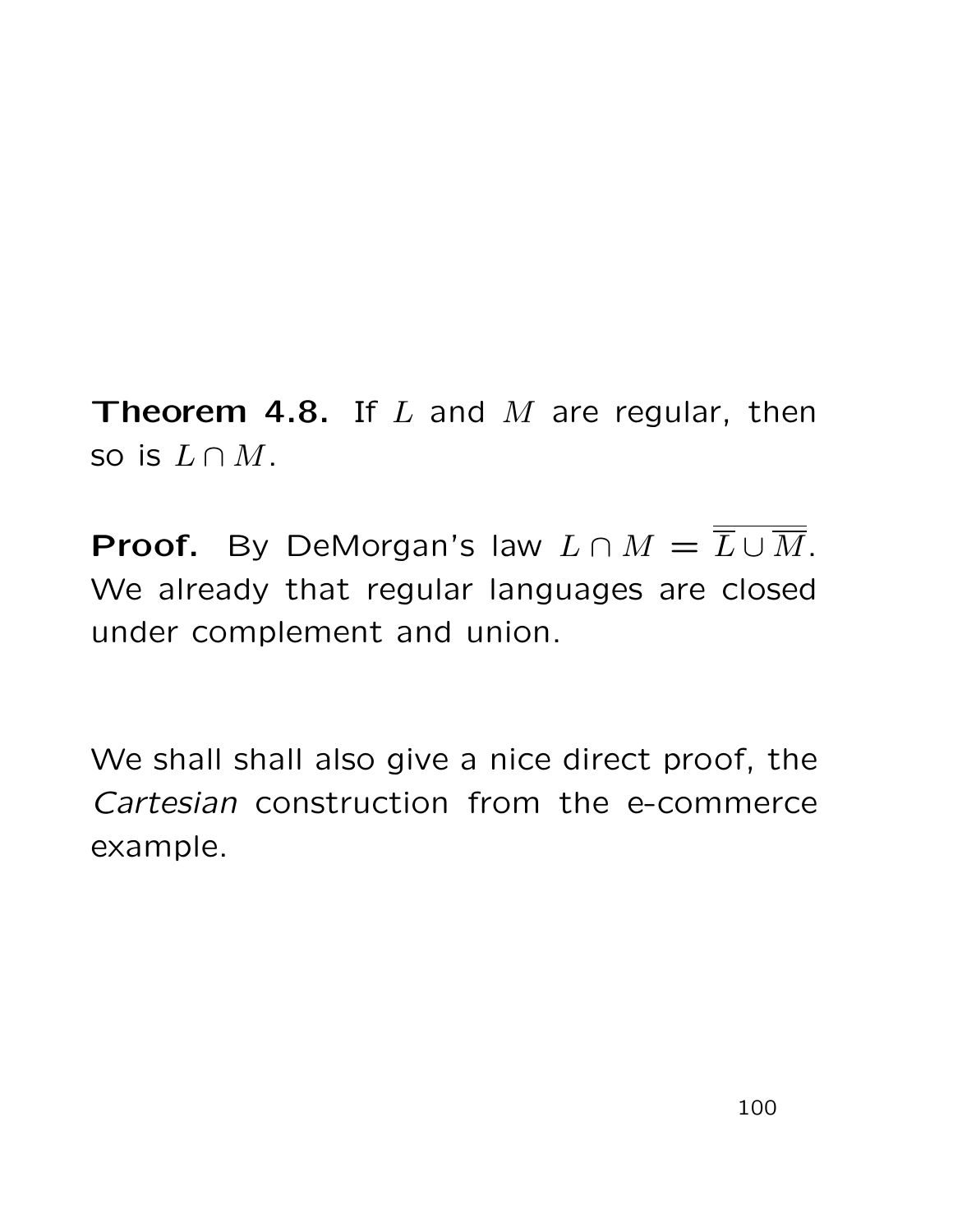**Theorem 4.8.** If  $L$  and  $M$  are regular, then so is  $L \cap M$ .

**Proof.** Let  $L$  be the language of

$$
A_L = (Q_L, \Sigma, \delta_L, q_L, F_L)
$$

and  $M$  be the language of

$$
A_M = (Q_M, \Sigma, \delta_M, q_M, F_M)
$$

We assume w.l.o.g. that both automata are deterministic.

We shall construct an automaton that simulates  $A_L$  and  $A_M$  in parallel, and accepts if and only if both  $A_L$  and  $A_M$  accept.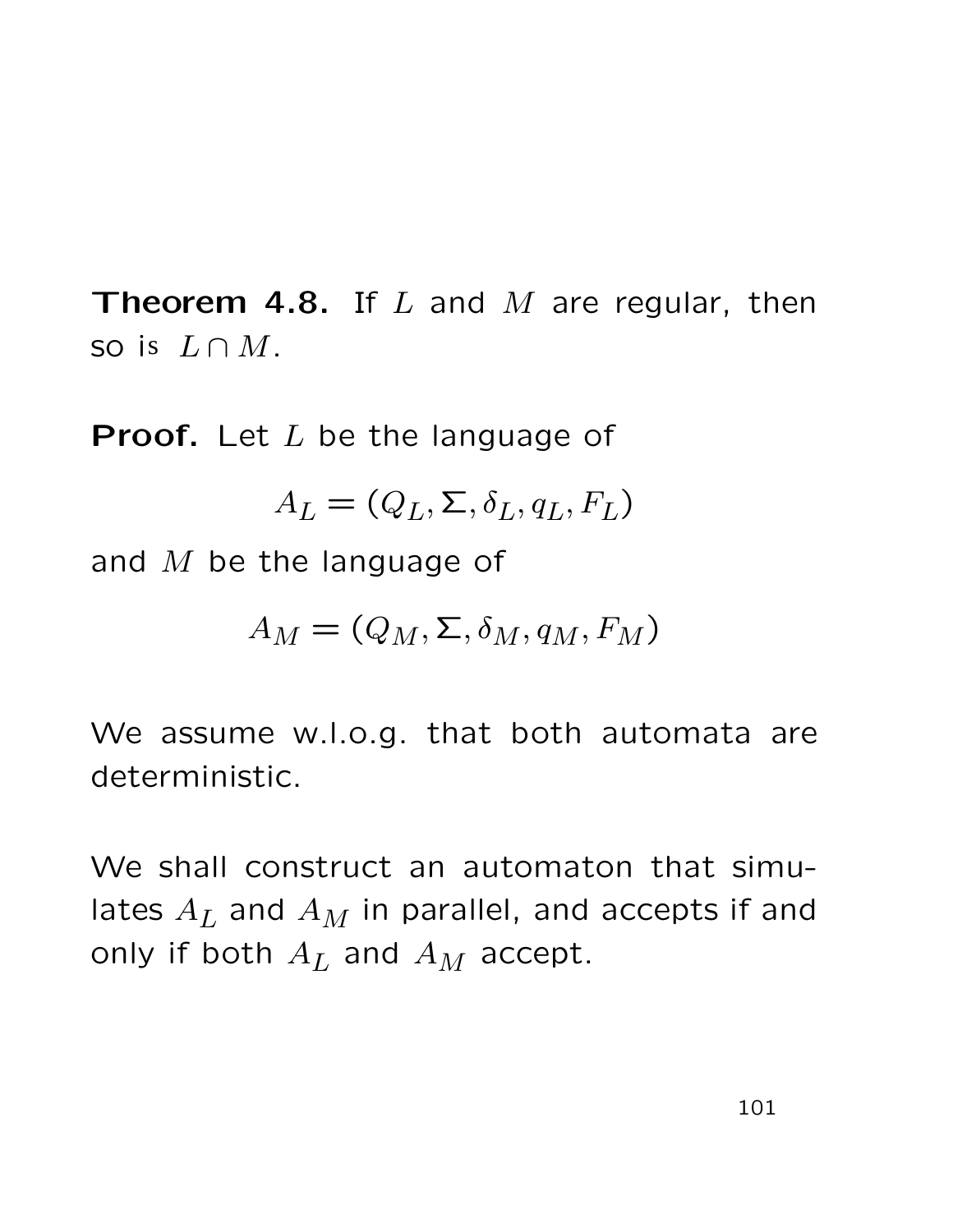If  $A_L$  goes from state p to state s on reading  $a$ , and  $A_M$  goes from state  $q$  to state  $t$  on reading a, then  $A_{L\cap M}$  will go from state  $(p,q)$  to state  $(s, t)$  on reading  $a$ .

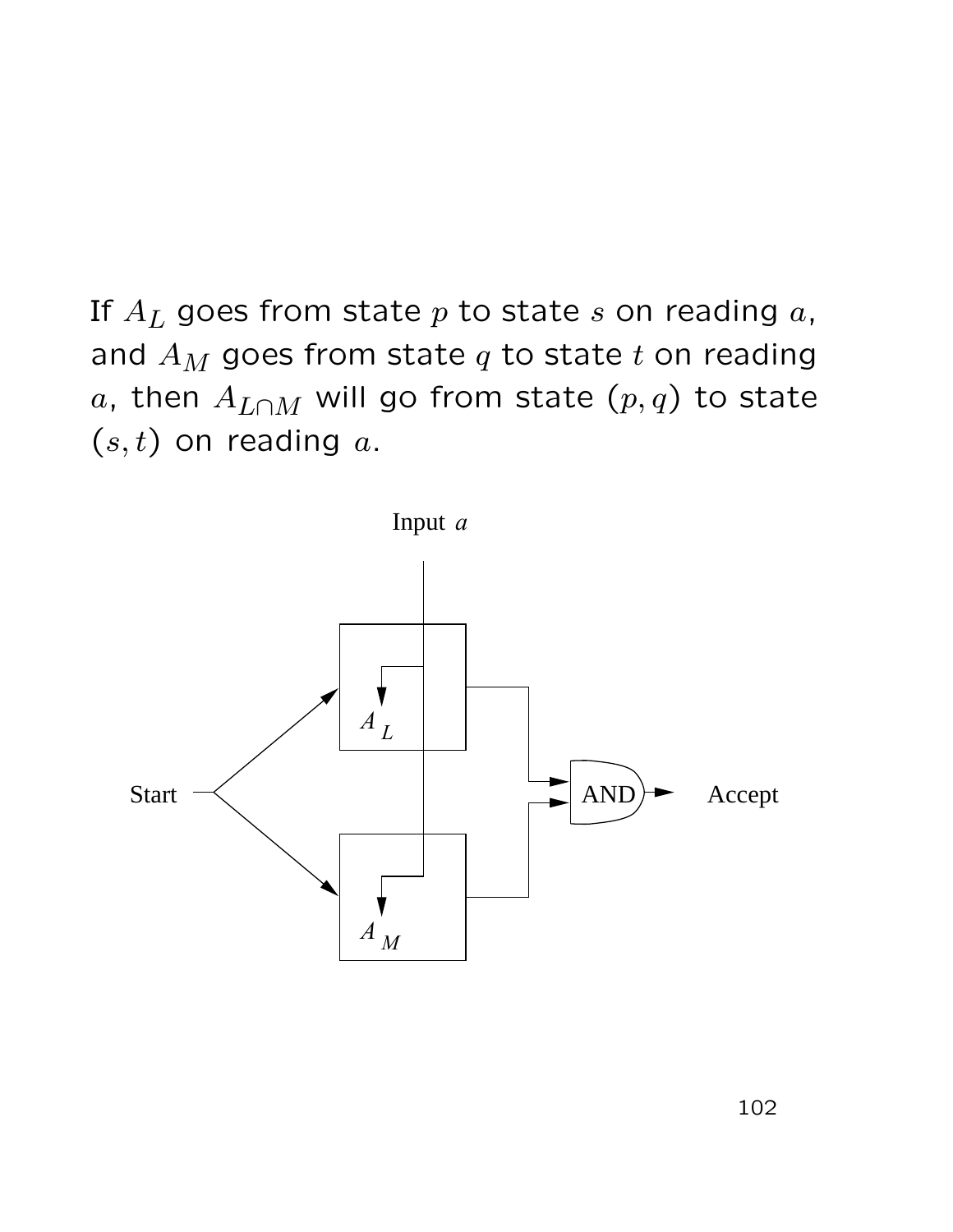#### Formally

 $A_{L\cap M} = (Q_L \times Q_M, \Sigma, \delta_{L\cap M}, (q_L, q_M), F_L \times F_M),$ where

$$
\delta_{L\cap M}((p,q),a)=(\delta_L(p,a),\delta_M(q,a))
$$

It will be shown in the tutorial by an induction on  $|w|$  that

$$
\hat{\delta}_{L\cap M}((q_L, q_M), w) = (\hat{\delta}_L(q_L, w), \hat{\delta}_M(q_M, w))
$$

The claim then follows.

Question: Why?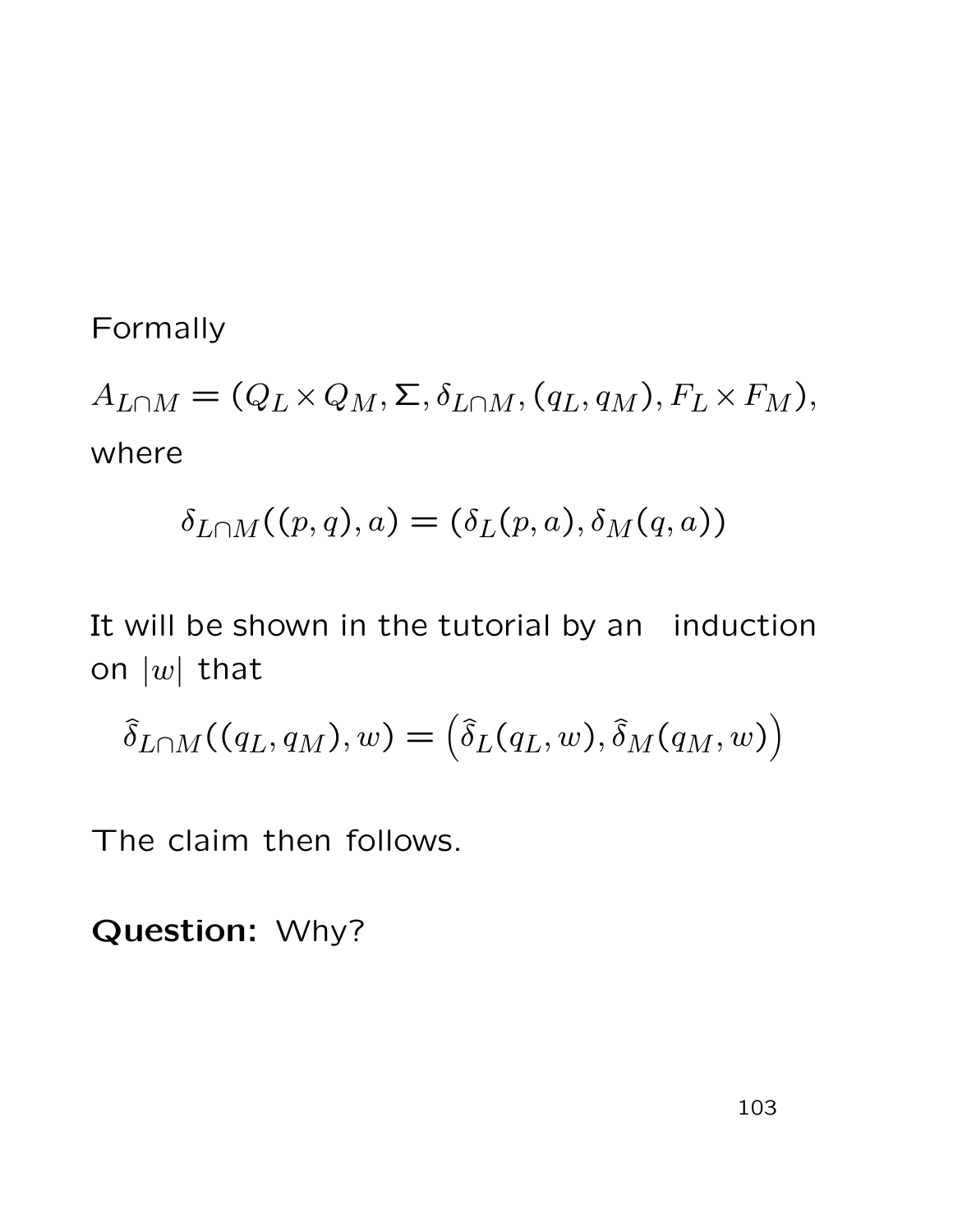Example:  $(c) = (a) \times (b)$ 





Another example?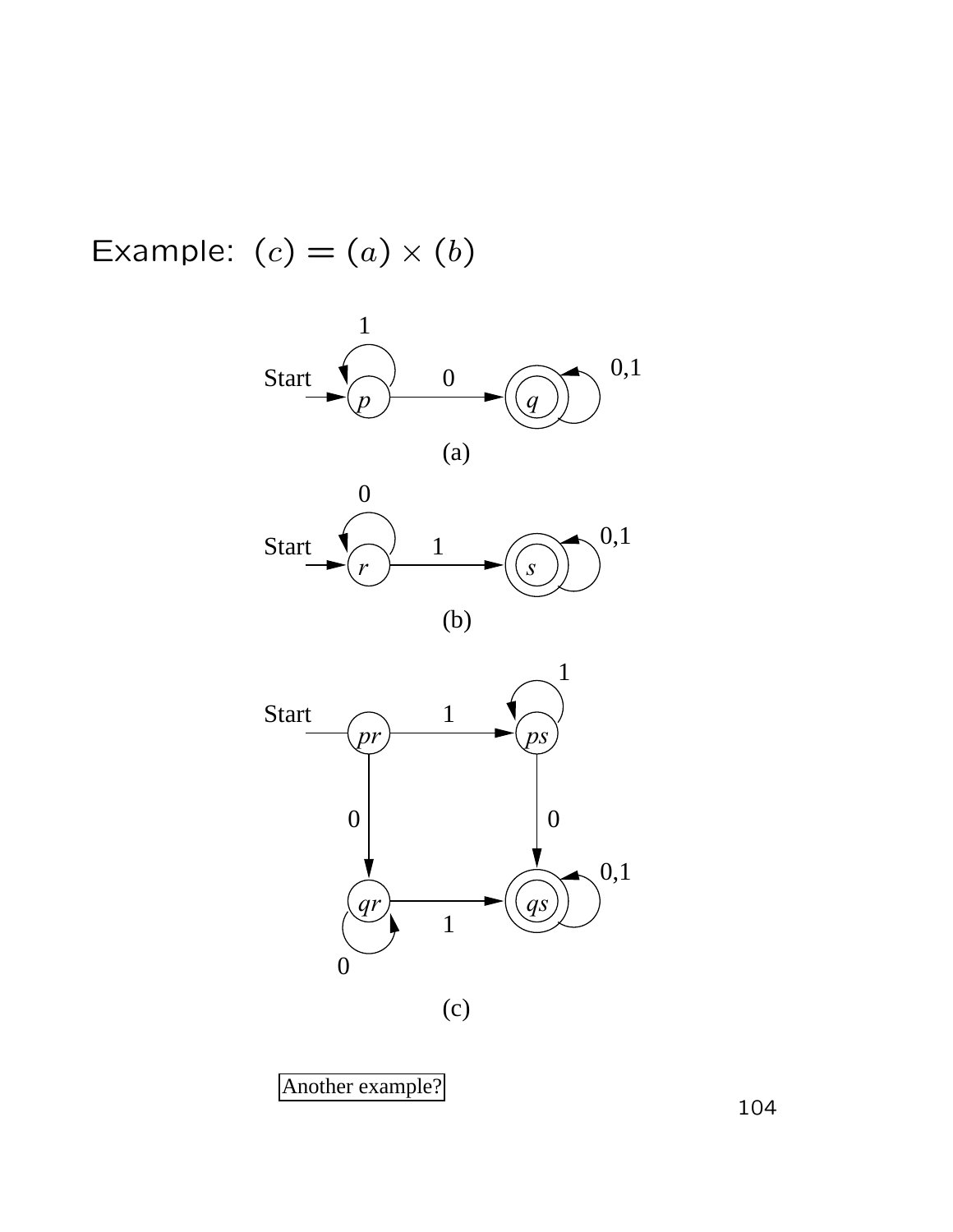**Theorem 4.10.** If  $L$  and  $M$  are regular languages, then so is  $L \setminus M$ .

**Proof.** Observe that  $L \setminus M = L \cap \overline{M}$ . We already know that regular languages are closed under complement and intersection.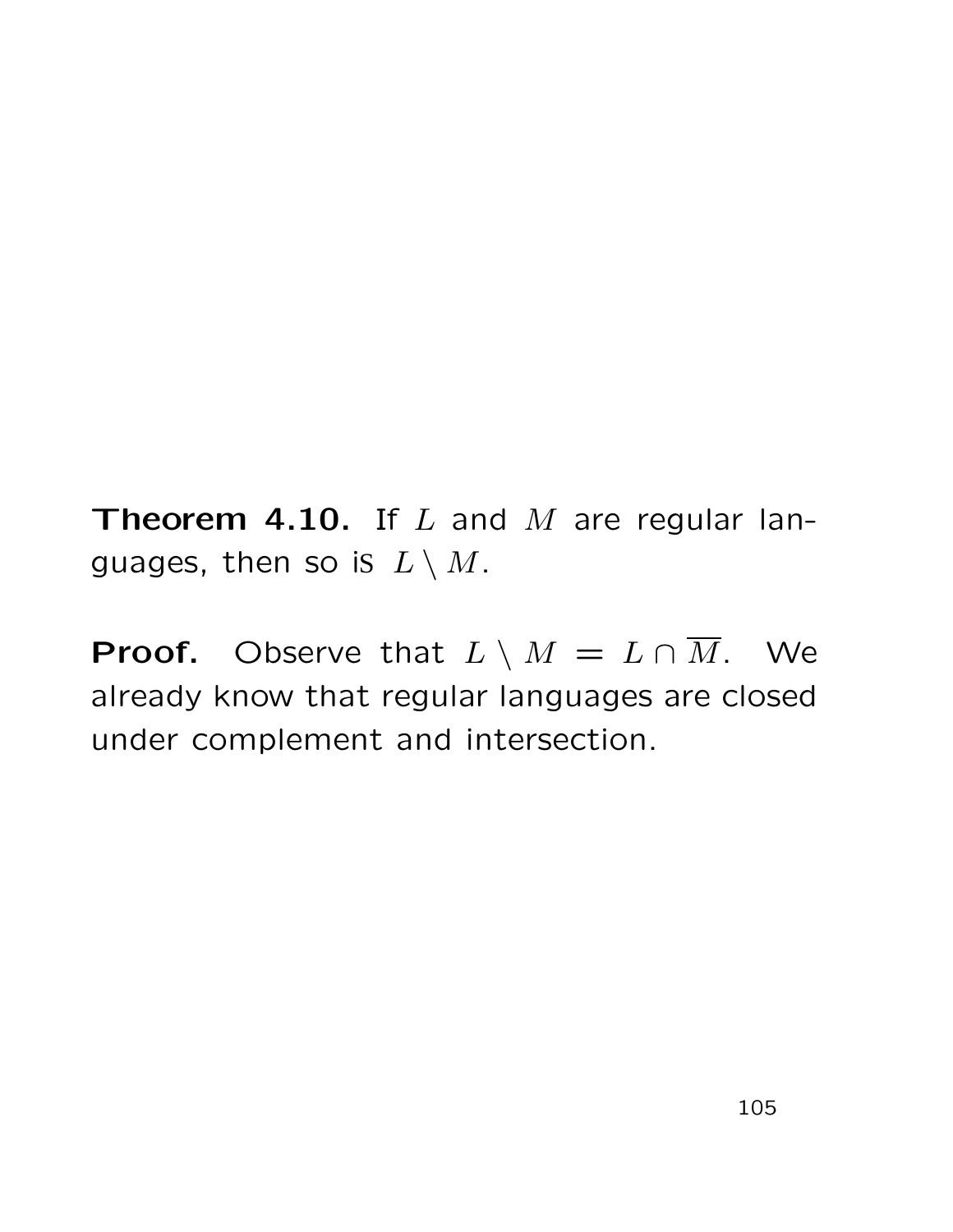**Theorem 4.11.** If  $L$  is a regular language, then so is  $L^R$ .

**Proof 1:** Let  $L$  be recognized by an FA  $A$ . Turn A into an FA for  $L^R$ , by

- 1. Reversing all arcs.
- 2. Make the old start state the new sole accepting state.
- 3. Create a new start state  $p_0$ , with  $\delta(p_0, \epsilon) = F$ (the old accepting states).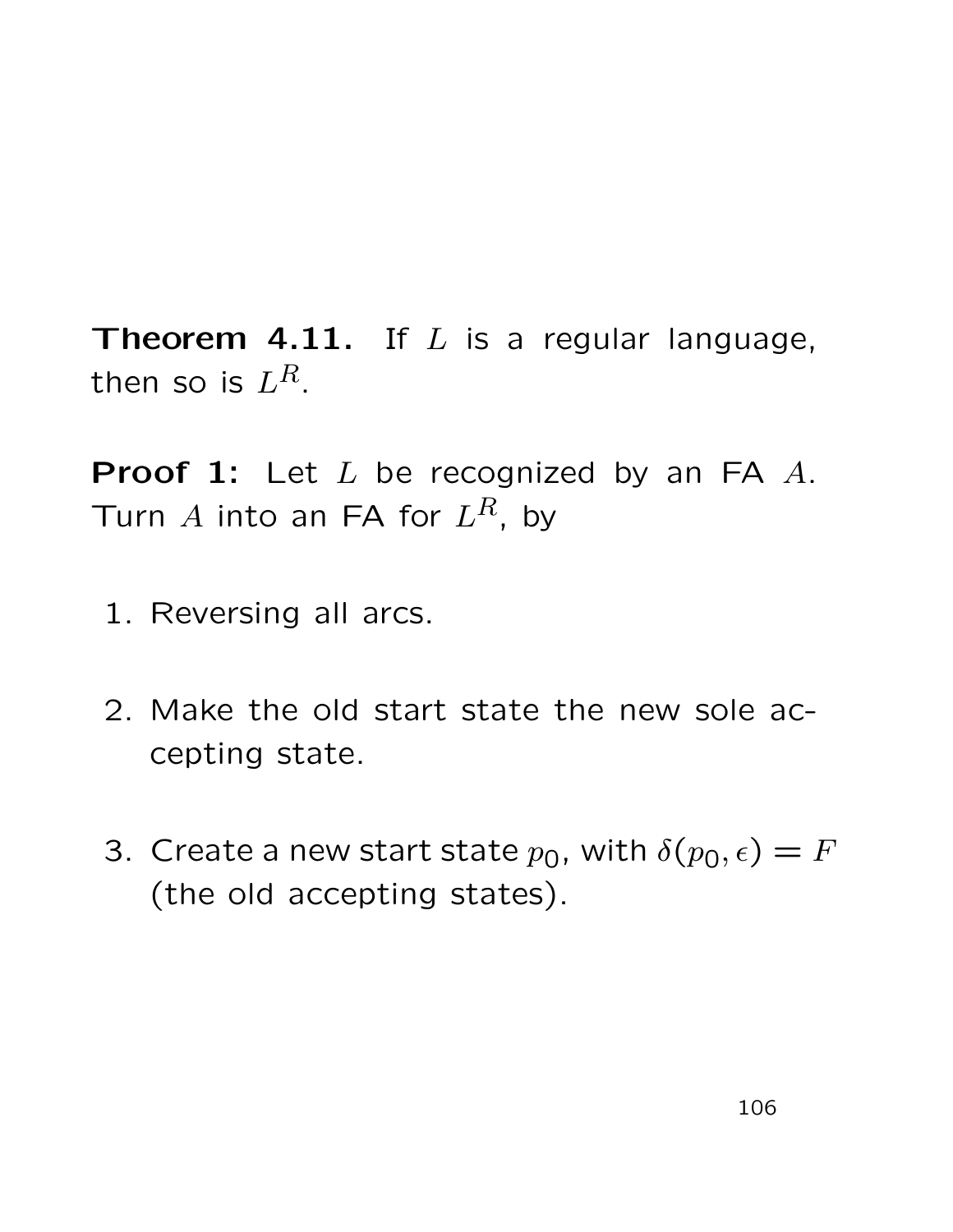**Theorem 4.11.** If  $L$  is a regular language, then so is  $L^R$ .

**Proof 2:** Let  $L$  be described by a regex  $E$ . We shall construct a regex  $E^R$ , such that  $L(E^{R}) = (L(E))^{R}$ .

We proceed by a structural induction on  $E$ .

**Basis:** If E is  $\epsilon$ ,  $\emptyset$ , or  $a$ , then  $E^R = E$ .

#### Induction:

1. 
$$
E = F + G.
$$
 Then 
$$
E^R = F^R + G^R
$$

- 2.  $E = F.G$ . Then  $E^R = G^R.F^R$
- 3.  $E = F^*$ . Then  $E^R = (F^R)^*$

We will show by structural induction on  $E$  on blackboard in class that

$$
L(E^R) = (L(E))^R
$$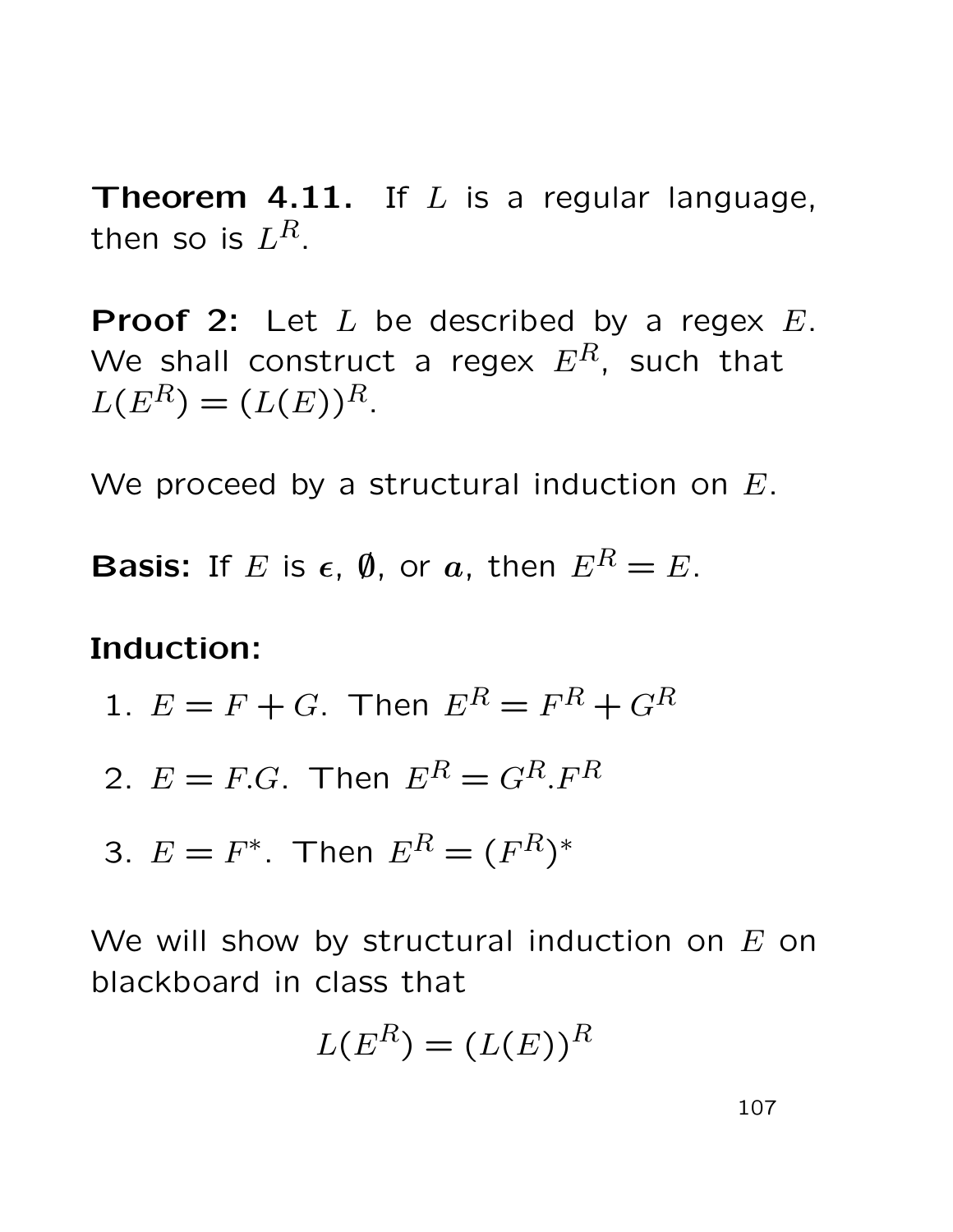### Homomorphisms

A homomorphism on  $\Sigma$  is a function  $h: \Sigma^-\to \Theta^*$ , where  $\Sigma$  and  $\Theta$  are alphabets.

Let  $w = a_1 a_2 \cdots a_n \in \Sigma^*$ . Then

$$
h(w) = h(a_1)h(a_2)\cdots h(a_n)
$$

and

$$
h(L) = \{h(w) : w \in L\}
$$

Example: Let  $h: \{0,1\}^* \rightarrow \{a,b\}^*$  be defined by  $h(0) = ab$ , and  $h(1) = \epsilon$ . Now  $h(0011) = abab$ .

Example:  $h(L(10^*1)) = L((ab)^*)$ .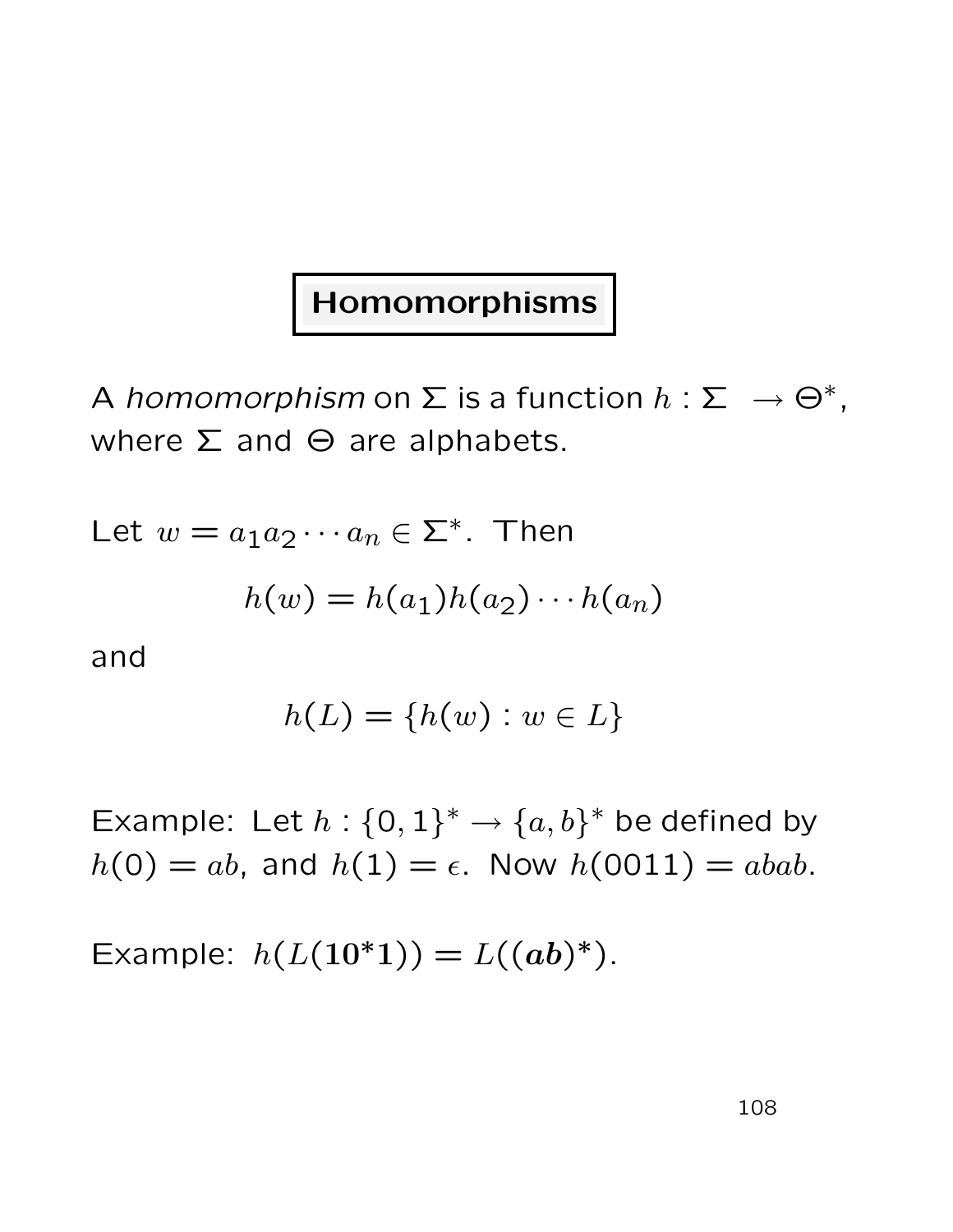**Theorem 4.14:**  $h(L)$  is regular, whenever L is.

#### Proof: E.g.,  $h(0^*1+(0+1)^*0) = h(0)^*h(1)+(h(0)+h(1))^*h(0)$

Let  $L = L(E)$  for a regex E. We claim that  $L(h(E)) = h(L)$ .

**Basis:** If E is  $\epsilon$  or  $\emptyset$ . Then  $h(E) = E$ , and  $L(h(E)) = L(E) = h(L(E)).$ 

If E is a, then  $L(E) = \{a\}$ ,  $L(h(E)) = L(h(a)) =$  ${h(a)} = h(L(E)).$ 

#### Induction:

*Case 1:*  $G = E + F$ . Now  $L(h(E + F)) =$  $L(h(E)+h(F)) = L(h(E)) \cup L(h(F)) = h(L(E)) \cup$  $h(L(F)) = h(L(E) \cup L(F)) = h(L(E + F)).$ 

*Case 2:*  $G = E.F$ . Now  $L(h(E.F)) = L(h(E)).L(h(F))$  $= h(L(E)).h(L(F)) = h(L(E).L(F)) = h(L(E.F))$ 

*Case 3: G* =  $E^*$ . Now  $L(h(E^*)) = L(h(E)^*) =$  $L(h(E))^* = h(L(E))^* = h(E(E))^*$ ∗  $h(L(E)^*) = h(L(E^*))$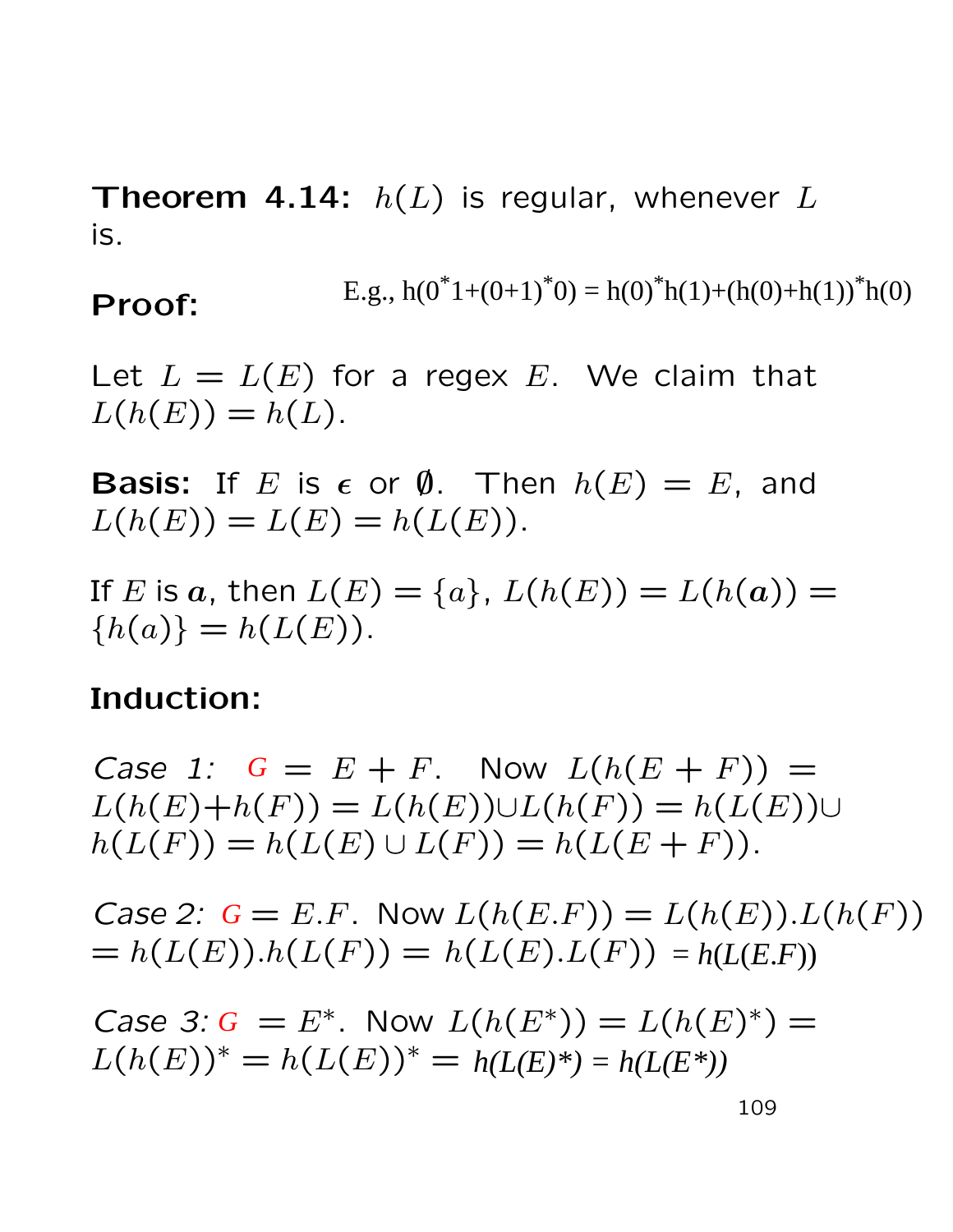### Inverse Homomorphism

Let  $h: \Sigma \to \Theta^*$  be a homom. Let  $L \subseteq \Theta^*$ , and define

$$
h^{-1}(L) = \{w \in \Sigma^* : h(w) \in L\}
$$



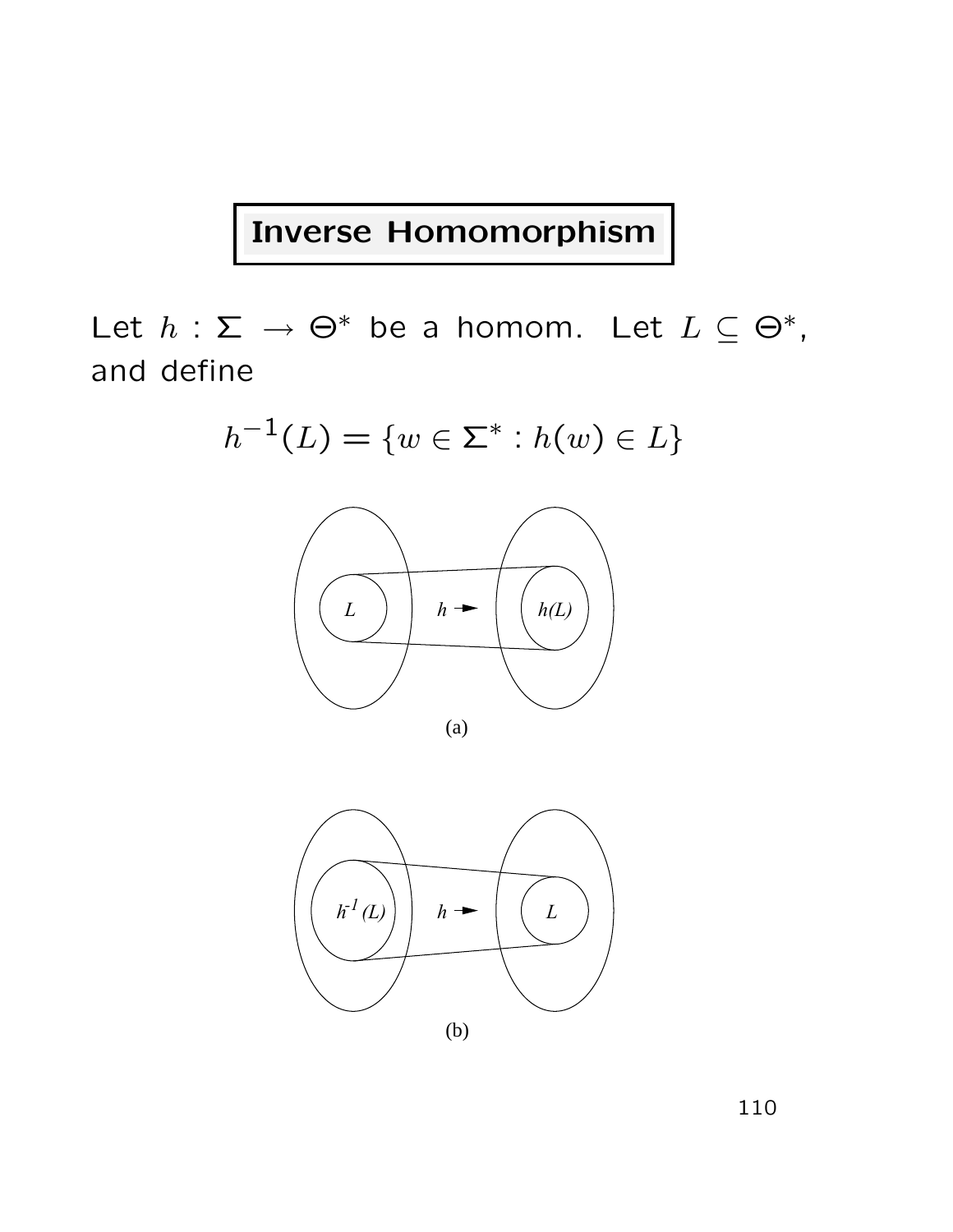Example: Let  $h: \{a, b\} \rightarrow \{0, 1\}^*$  be defined by  $h(a) = 01$ , and  $h(b) = 10$ . If  $L = L((00+1)^*)$ , then  $h^{-1}(L) = L((ba)^*).$ 

Claim:  $h(w) \in L$  if and only if  $w = (ba)^n$ 

Proof: Let  $w = (ba)^n$ . Then  $h(w) = (1001)^n \in$ L.

Let  $h(w) \in L$ , and suppose  $w \notin L((ba)^*)$ . There are four cases to consider.

- 1. w begins with a. Then  $h(w)$  begins with 01 and  $\notin L((00+1)^{*})$ .
- 2. w ends in b. Then  $h(w)$  ends in 10 and  $\notin L((00+1)^{*}).$
- 3.  $w = xaay$ . Then  $h(w) = z0101v$  and  $\notin$  $L((00+1)^{*}).$
- 4.  $w = xbby$ . Then  $h(w) = z1010v$  and  $\notin$  $L((00+1)^{*}).$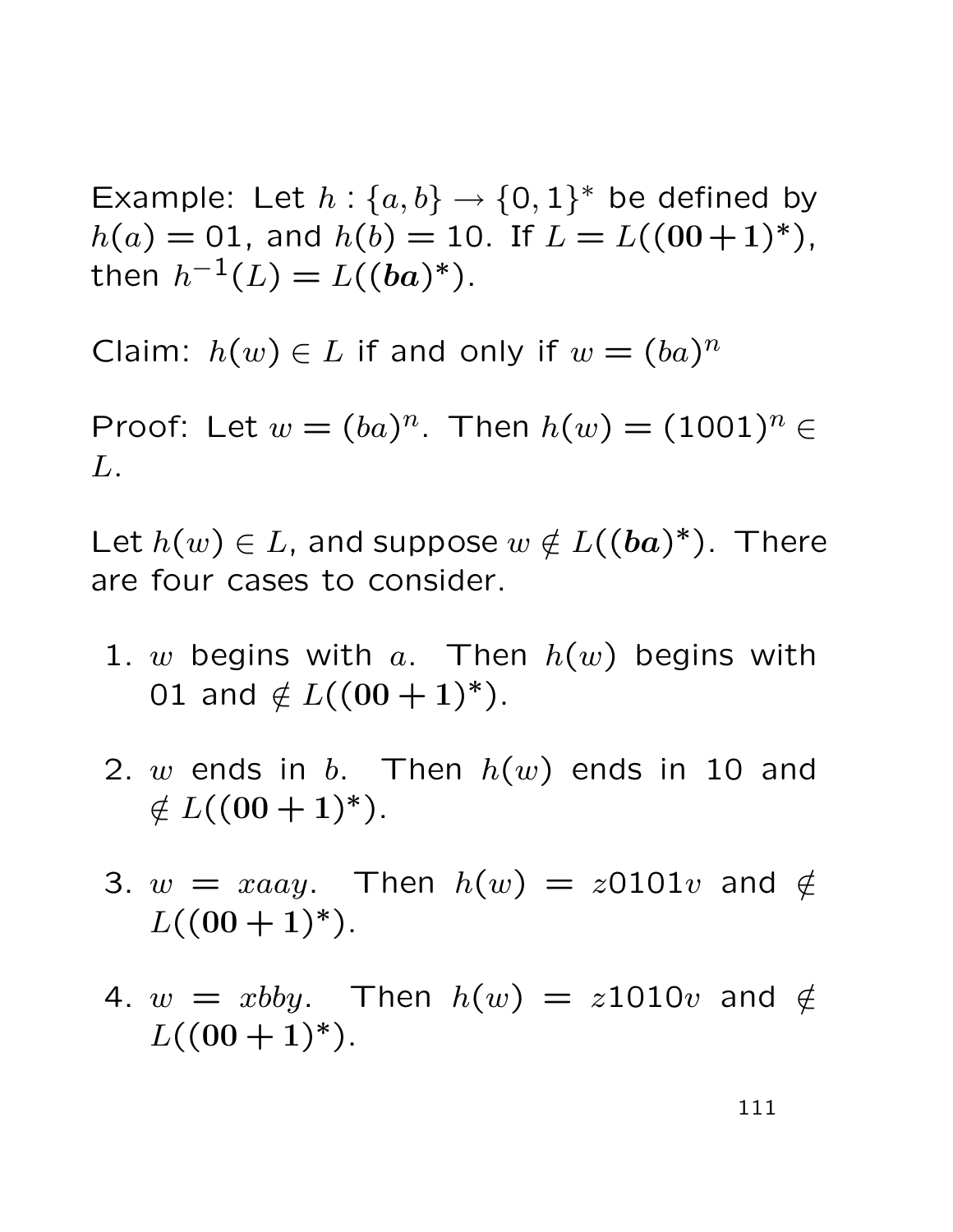Theorem 4.16: Let  $h : \Sigma \rightarrow \Theta^*$  be a homom., and  $L \subseteq \Theta^*$  regular. Then  $h^{-1}(L)$  is regular.

**Proof:** Let L be the language of  $A = (Q, \Theta, \delta, q_0, F)$ . We define  $B = (Q, \Sigma, \gamma, q_0, F)$ , where

$$
\gamma(q,a) = \hat{\delta}(q,h(a))
$$

It will be shown by induction on  $|w|$  in the tutorial that  $\hat{\gamma}(q_0, w) = \hat{\delta}(q_0, h(w))$ 

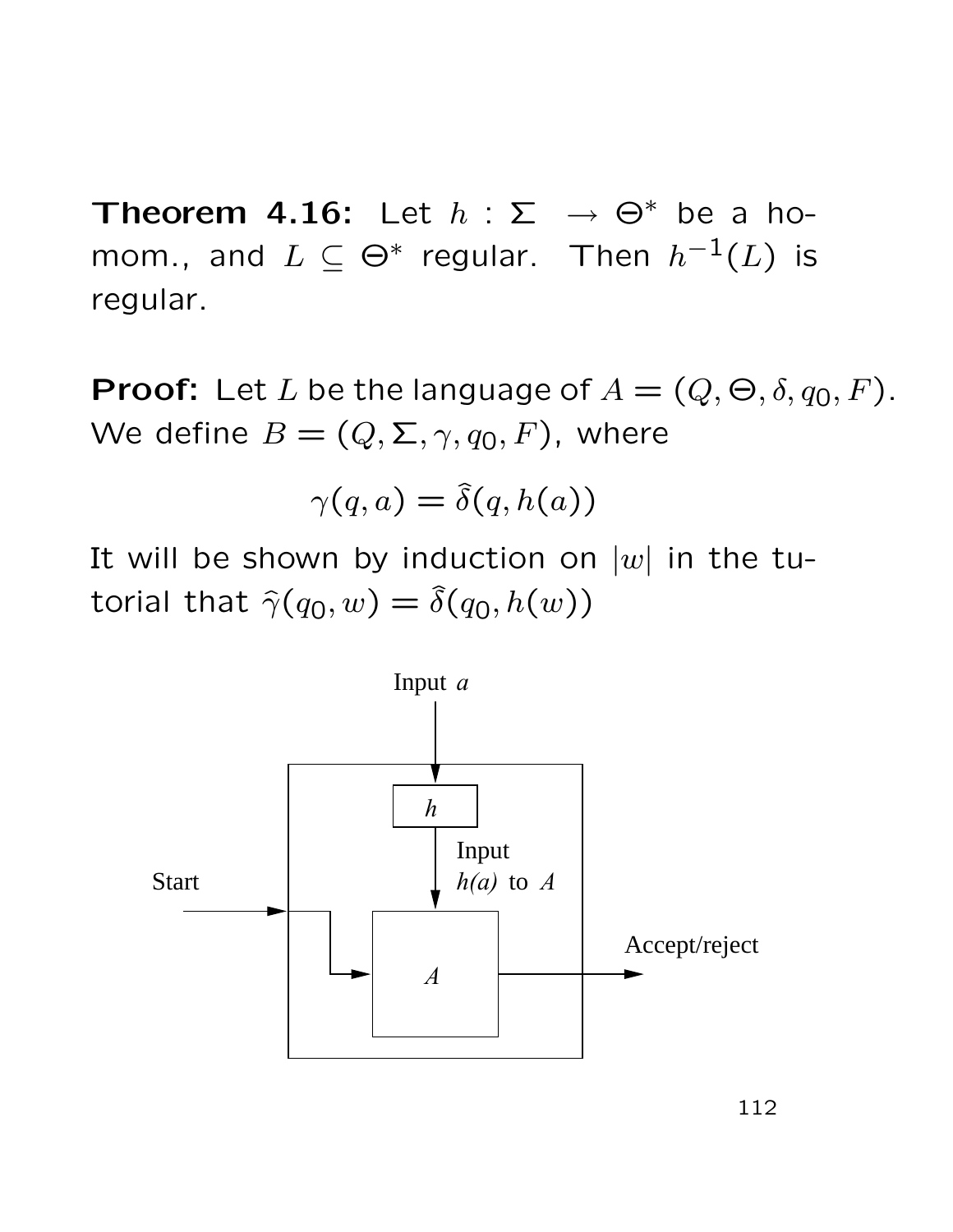# Decision Properties

We consider the following:

- 1. Converting among representations for regular languages.
- 2. Is  $L = \emptyset$ ?
- 3. Is  $w \in L$ ?
- 4. Do two descriptions define the same language?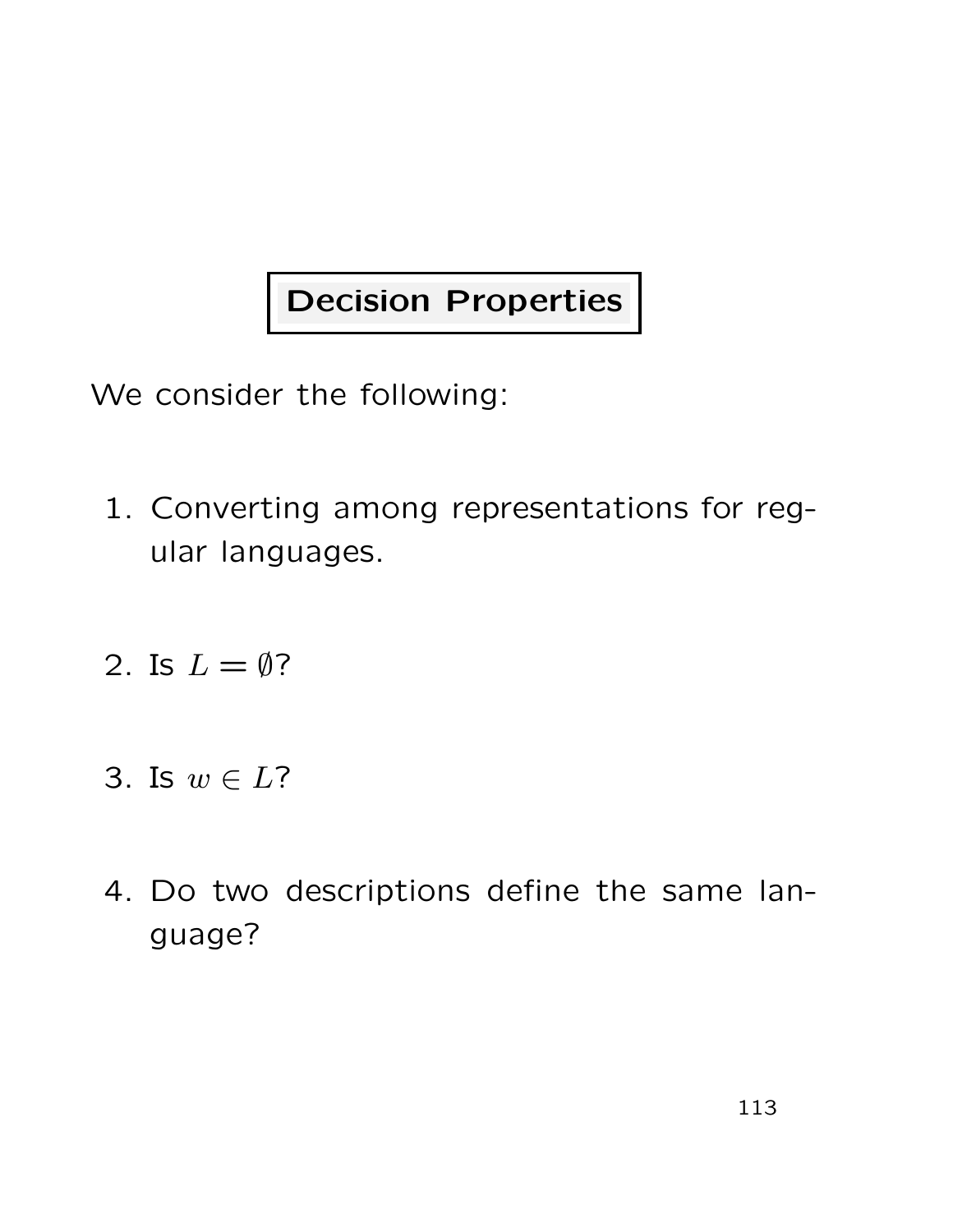# From NFA's to DFA's

Suppose the  $\epsilon$ -NFA has *n* states.

To compute ECLOSE $(p)$  we follow at most  $n^2$ arcs.

The DFA has  $2^n$  states, for each state S and each  $a\in \Sigma$  we compute  $\delta_D(S,a)$  in  $n^3$  steps. Grand total is  $O(n^32^n)$  steps.

If we compute  $\delta$  for reachable states only, we need to compute  $\delta_D(S, a)$  only s times, where s is the number of reachable states. Grand total is  $O(n^3s)$  steps.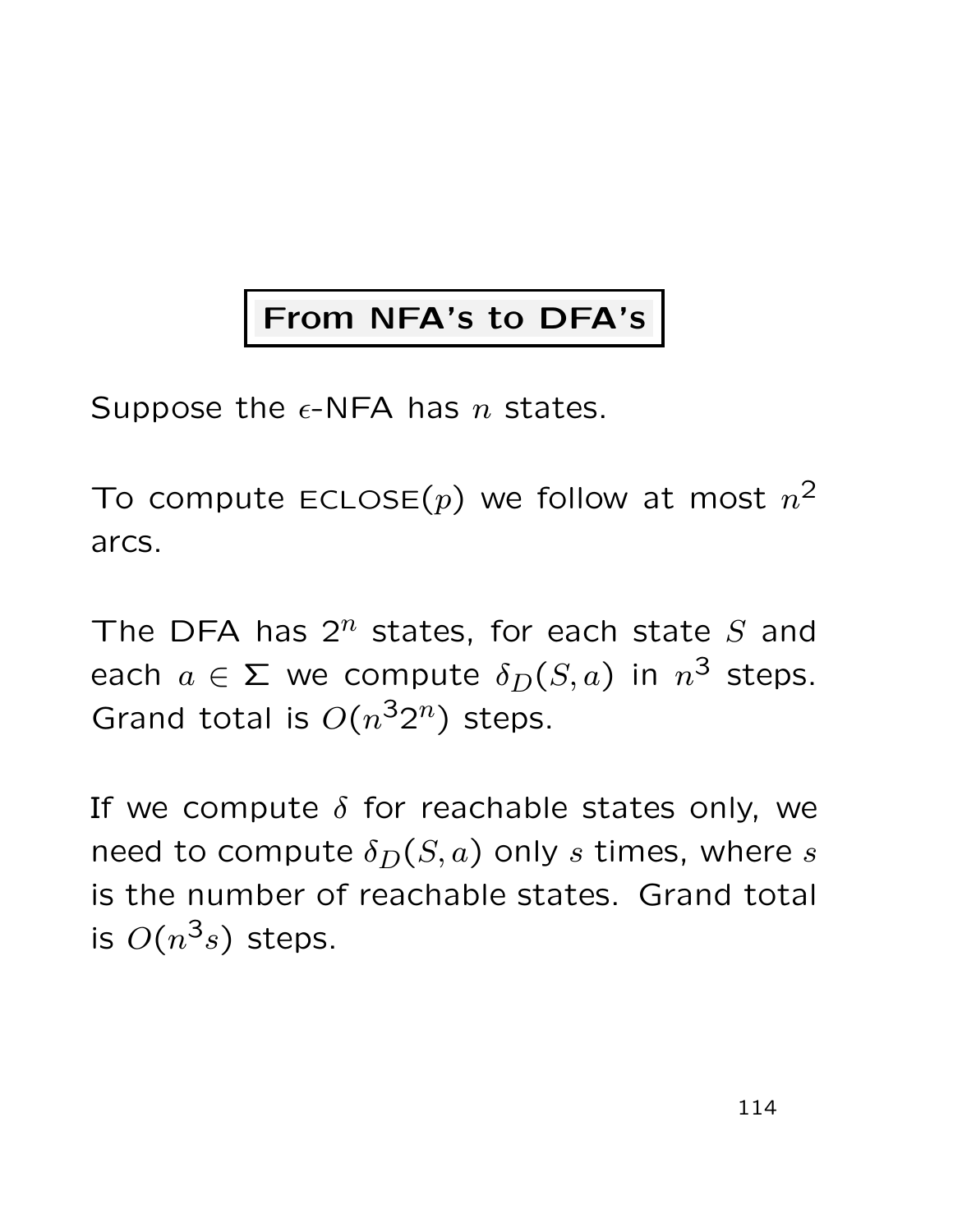### From DFA to NFA

All we need to do is to put set brackets around the states. Total  $O(n)$  steps.

#### From FA to regex

We need to compute  $n^{\texttt{3}}$  entries of size up to 4<sup>n</sup>. Total is  $O(n^{3}4^{n})$ .

The FA is allowed to be a NFA. If we first wanted to convert the NFA to a DFA, the total time would be doubly exponential

From regex to FA's We can build an expression tree for the regex in  $n$  steps.

We can construct the automaton in  $n$  steps.

Eliminating  $\epsilon$ -transitions takes  $O(n^3)$  steps.

If you want a DFA, you might need an exponential number of steps.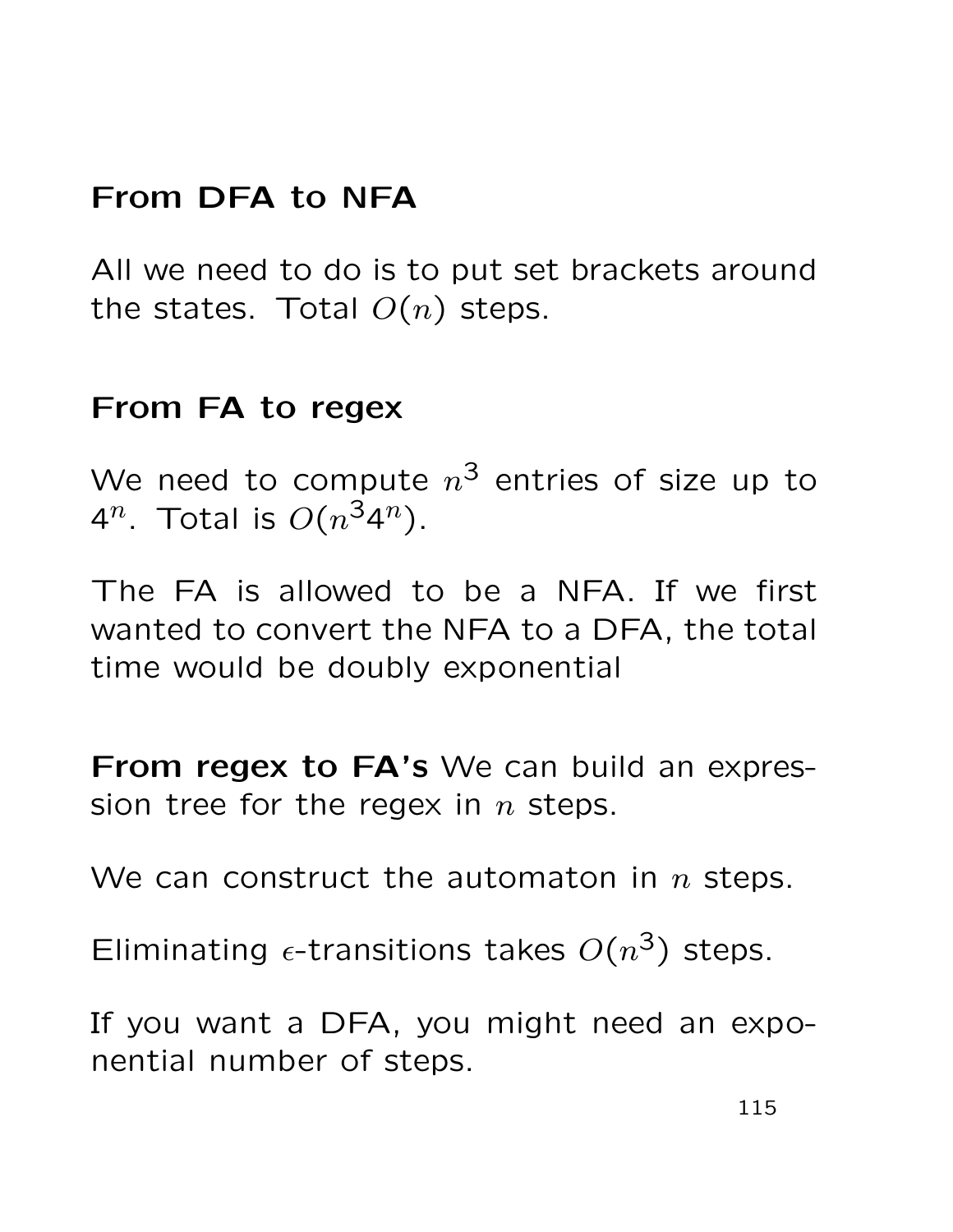### Testing emptiness

 $L(A) \neq \emptyset$  for FA A if and only if a final state is reachable from the start state in  $A$ . Total  $O(n^2)$  steps.

Alternatively, we can inspect a regex  $E$  and tell if  $L(E) = \emptyset$ . We use the following method:

 $E = F + G$ . Now  $L(E)$  is empty if and only if both  $L(F)$  and  $L(G)$  are empty.

 $E = F.G$ . Now  $L(E)$  is empty if and only if either  $L(F)$  or  $L(G)$  is empty.

 $E=F^*$ . Now  $L(E)$  is never empty, since  $\epsilon \in$  $L(E)$ .

 $E = \epsilon$ . Now  $L(E)$  is not empty.

 $E = a$ . Now  $L(E)$  is not empty.

 $E = \emptyset$ . Now  $L(E)$  is empty.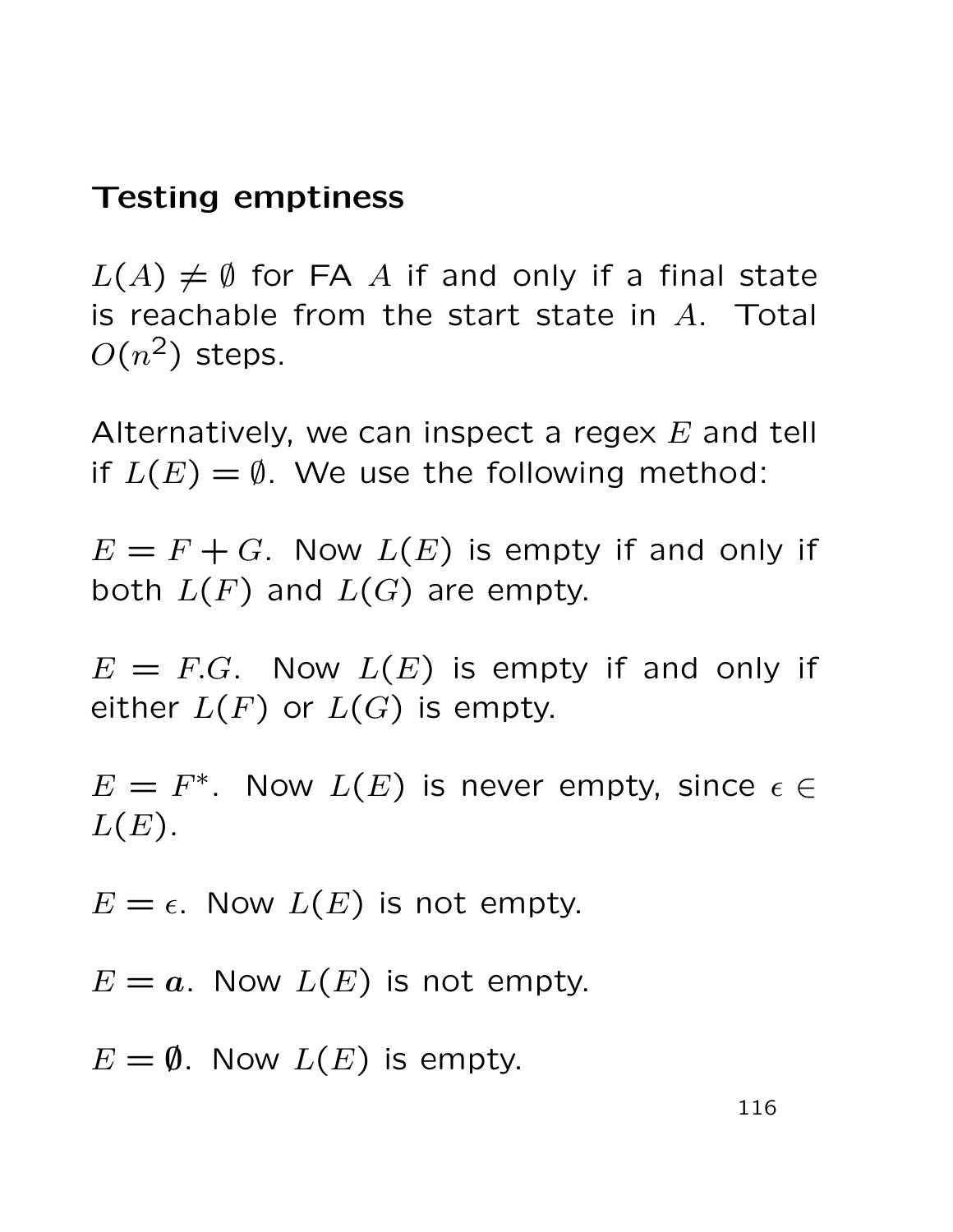#### Testing membership

To test  $w \in L(A)$  for DFA A, simulate A on w. If  $|w| = n$ , this takes  $O(n)$  steps.

If  $A$  is an NFA and has  $s$  states, simulating  $A$ on w takes  $O(ns^2)$  steps.

If A is an  $\epsilon$ -NFA and has s states, simulating A on w takes  $O(ns^3)$  steps.

If  $L = L(E)$ , for regex E of length s, we first convert  $E$  to an  $\epsilon$ -NFA with 2s states. Then we simulate w on this machine, in  $O(ns^3)$  steps.

Does  $L((0+1)^*0(0+1)^31^*)$  contain 10101011 or 101011101?<br>**Finiteness:** How to decide if  $L(A)$  is finite for DFA A?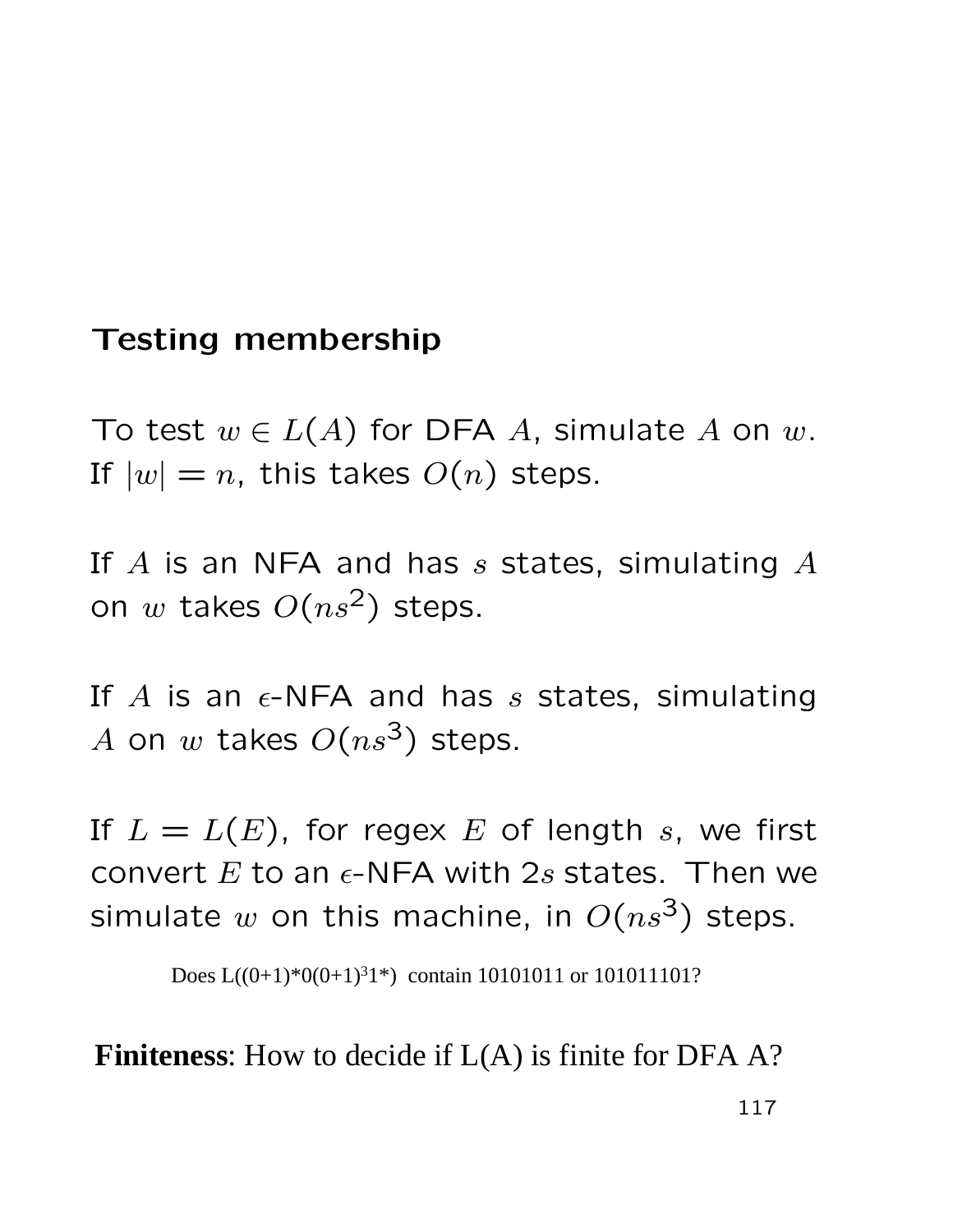#### Equivalence and Minimization of Automata

Let  $A = (Q, \Sigma, \delta, q_0, F)$  be a DFA, and  $\{p, q\} \subseteq Q$ . We define

$$
p \equiv q \iff \forall w \in \Sigma^* \; : \; \hat{\delta}(p, w) \in F \text{ iff } \hat{\delta}(q, w) \in F
$$

- If  $p \equiv q$  we say that p and q are equivalent
- If  $p \not\equiv q$  we say that p and q are distinguishable

IOW (in other words)  $p$  and  $q$  are distinguishable iff

 $\exists w : \widehat{\delta}(p, w) \in F$  and  $\widehat{\delta}(q, w) \notin F$ , or vice versa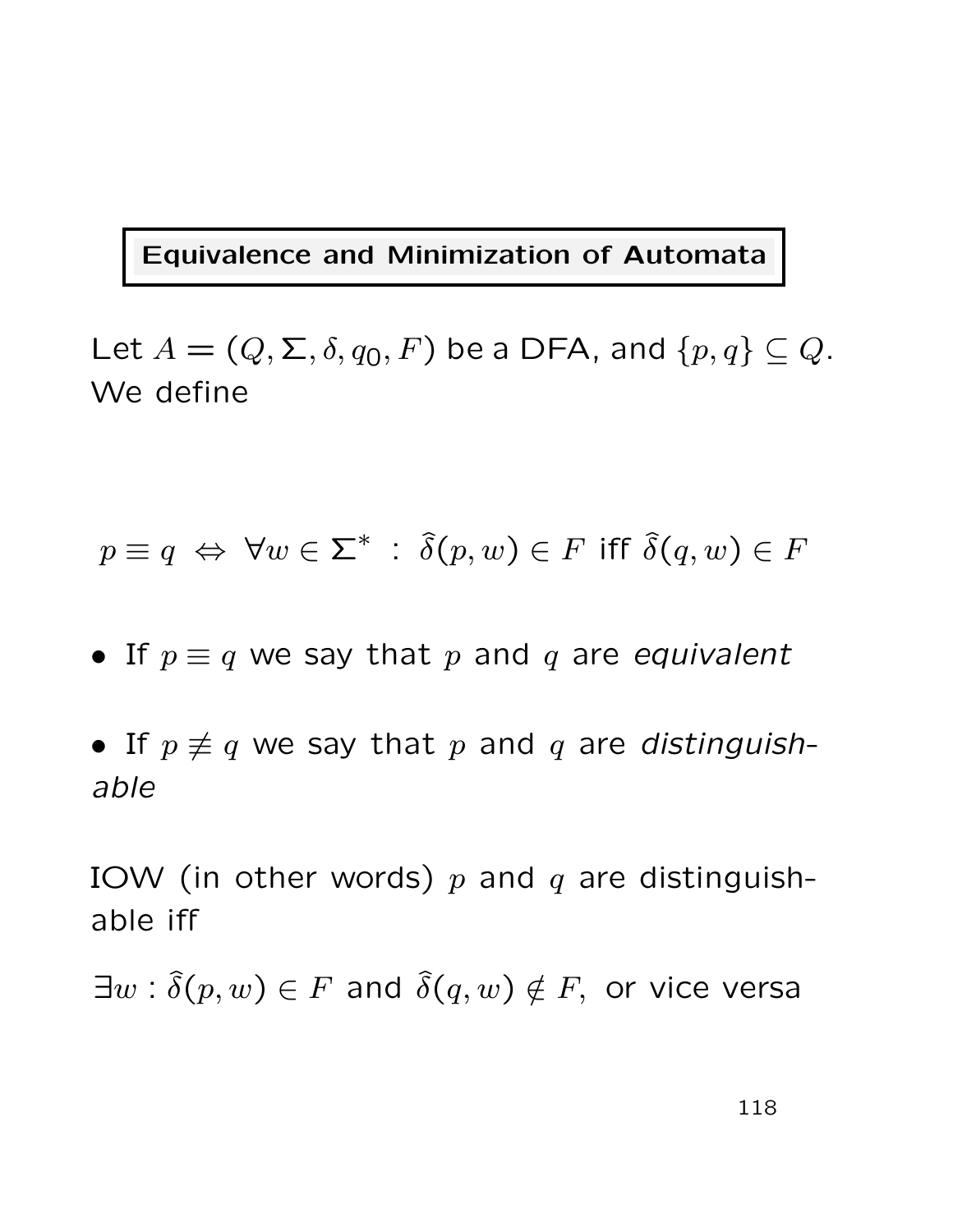### Example:



 $\hat{\delta}(C, \epsilon) \in F, \hat{\delta}(G, \epsilon) \notin F \Rightarrow C \not\equiv G$ 

 $\hat{\delta}(A, 01) = C \in F, \hat{\delta}(G, 01) = E \notin F \Rightarrow A \not\equiv G$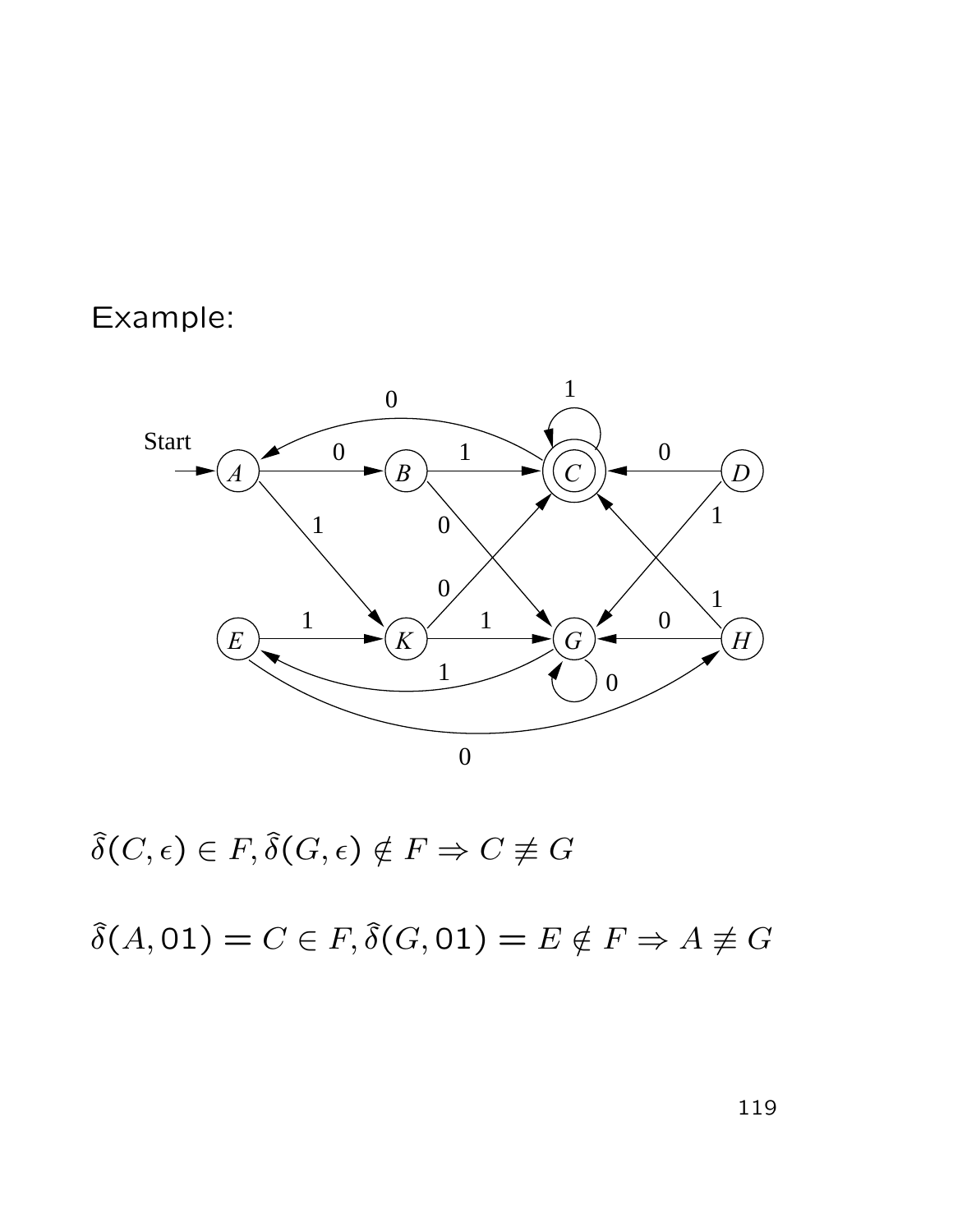What about  $A$  and  $E$ ?



$$
\hat{\delta}(A, \epsilon) = A \notin F, \hat{\delta}(E, \epsilon) = E \notin F
$$
  
\n
$$
\hat{\delta}(A, 1) = \mathbf{K} = \hat{\delta}(E, 1)
$$
  
\nTherefore 
$$
\hat{\delta}(A, 1x) = \hat{\delta}(E, 1x) = \hat{\delta}(\mathbf{K}, x)
$$
  
\n
$$
\hat{\delta}(A, 00) = G = \hat{\delta}(E, 00)
$$
  
\n
$$
\hat{\delta}(A, 01) = C = \hat{\delta}(E, 01)
$$
  
\nConclusion:  $A \equiv E$ .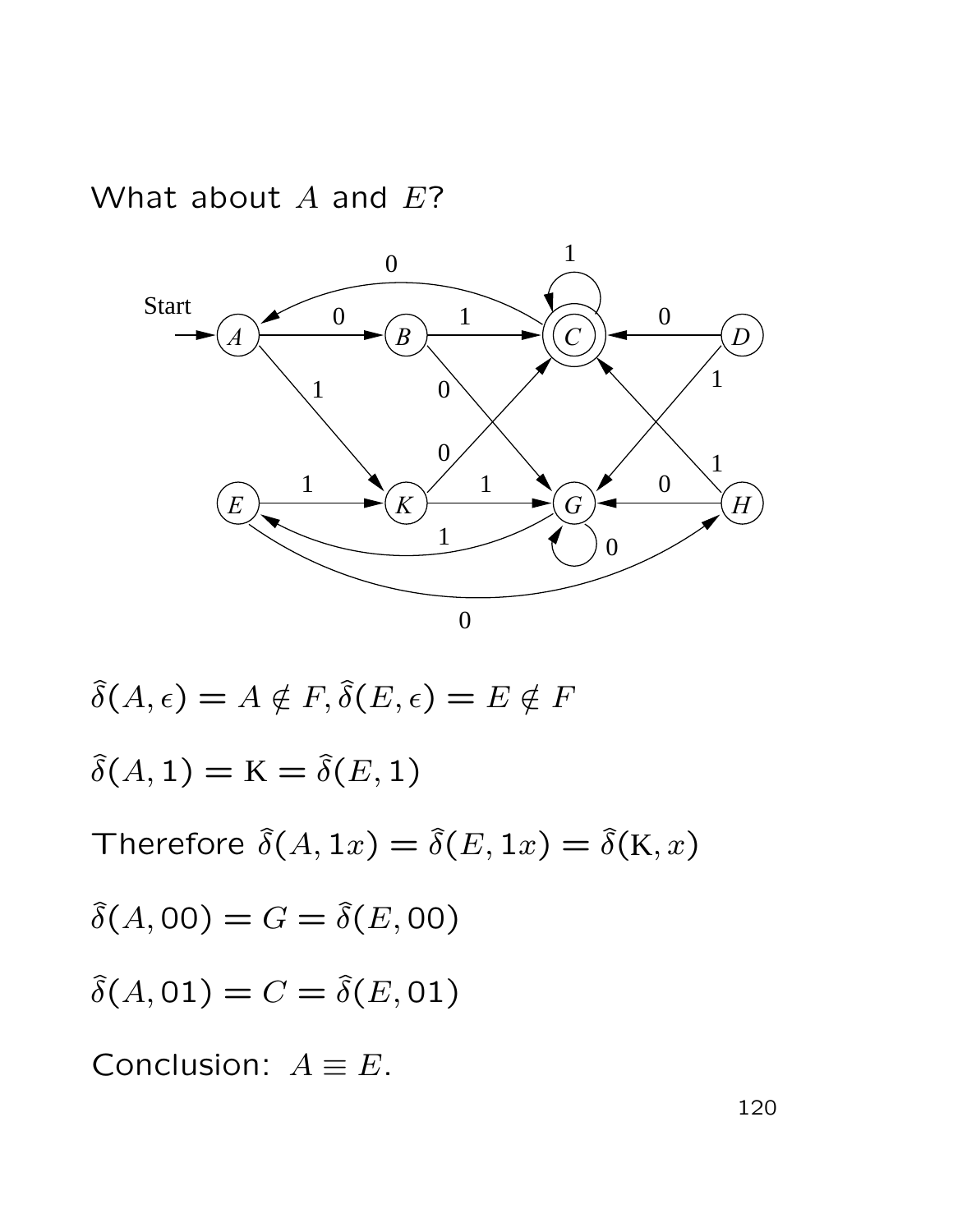We can compute distinguishable pairs with the following inductive table filling algorithm:

**Basis:** If  $p \in F$  and  $q \notin F$ , then  $p \not\equiv q$ .

**Induction:** If  $\exists a \in \Sigma : \delta(p, a) \not\equiv \delta(q, a)$ , then  $p \not\equiv q$ .

Example: Applying the table filling algo to A:

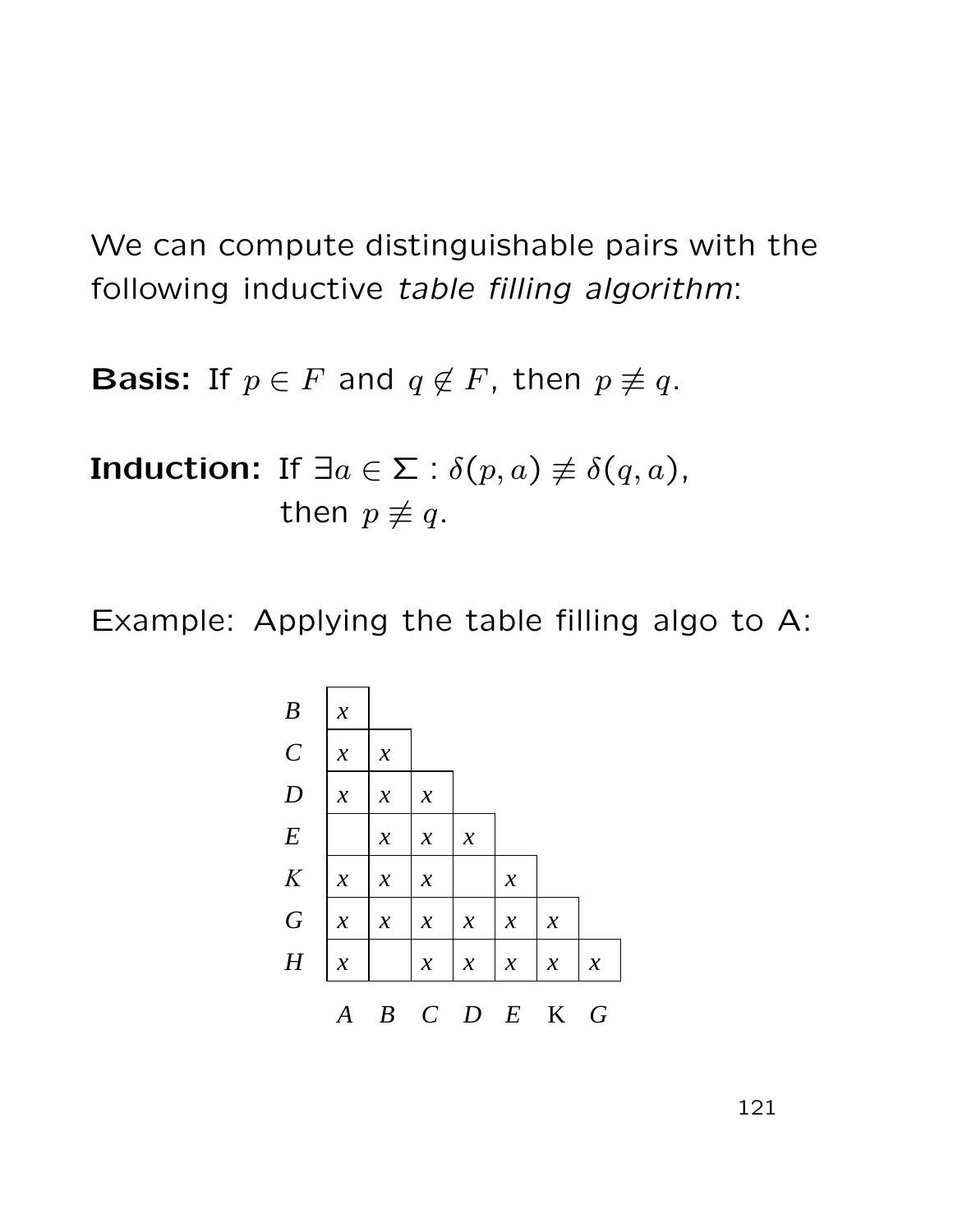**Theorem 4.20:** If p and q are not distinguished by the TF-algo, then  $p \equiv q$ .

**Proof:** Suppose to the contrary that that there is a *bad pair*  $\{p,q\}$ , s.t.

- 1.  $\exists w : \hat{\delta}(p, w) \in F, \hat{\delta}(q, w) \notin F$ , or vice versa.
- 2. The TF-algo does not distinguish between  $p$  and  $q$ .

Let  $w = a_1 a_2 \cdots a_n$  be the shortest string that identifies a bad pair  $\{p,q\}$ .

Now  $w \neq \epsilon$  since otherwise the TF-algo would in the basis distinguish p from q. Thus  $n \geq 1$ .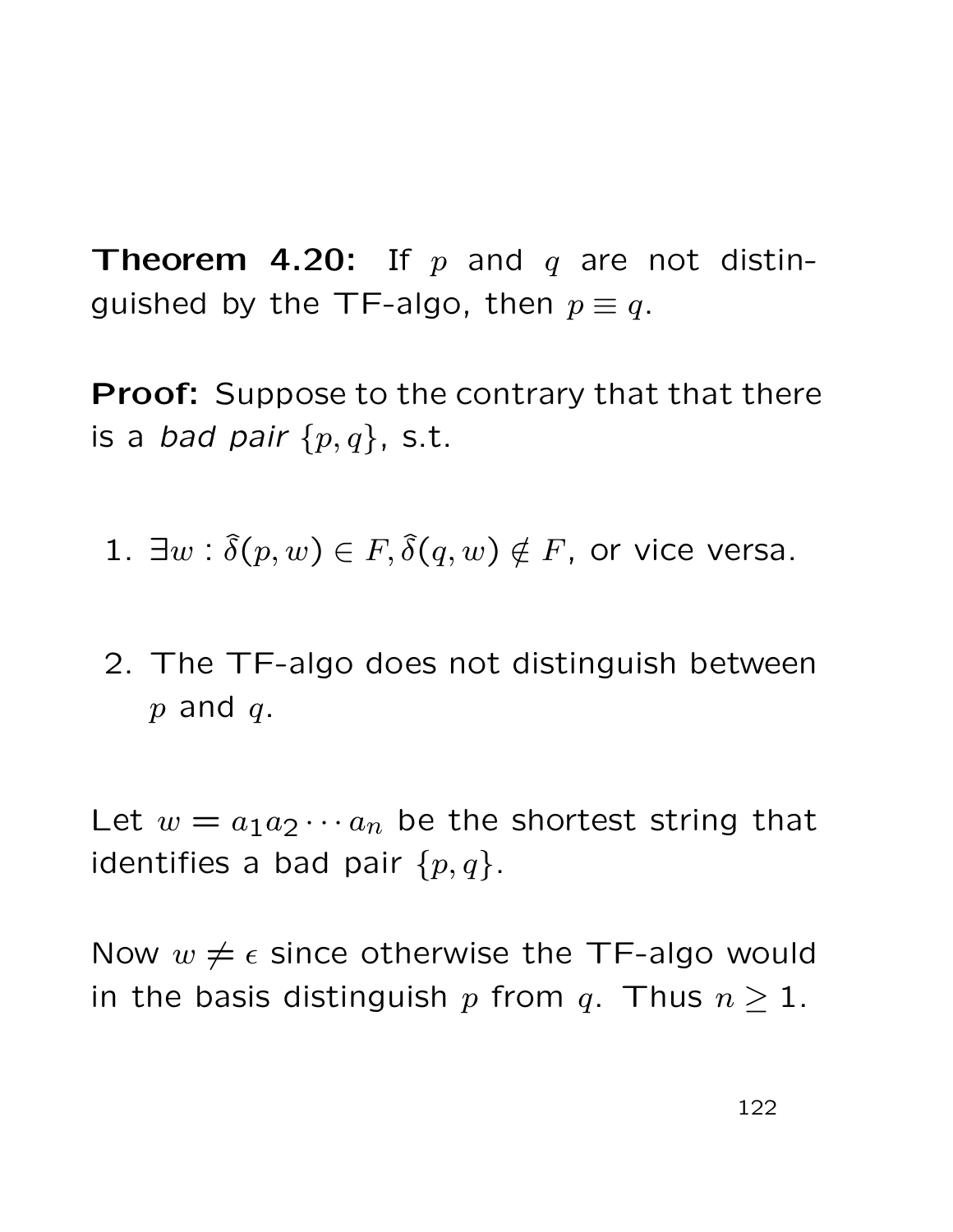Consider states  $r = \delta(p, a_1)$  and  $s = \delta(q, a_1)$ . Now  $\{r, s\}$  cannot be a bad pair since  $\{r, s\}$ would be indentified by a string shorter than  $w$ . Therefore, the TF-algo must have discovered that  $r$  and  $s$  are distinguishable.

But then the TF-algo would distinguish  $p$  from  $q$  in the inductive part.

Thus there are no bad pairs and the theorem is true.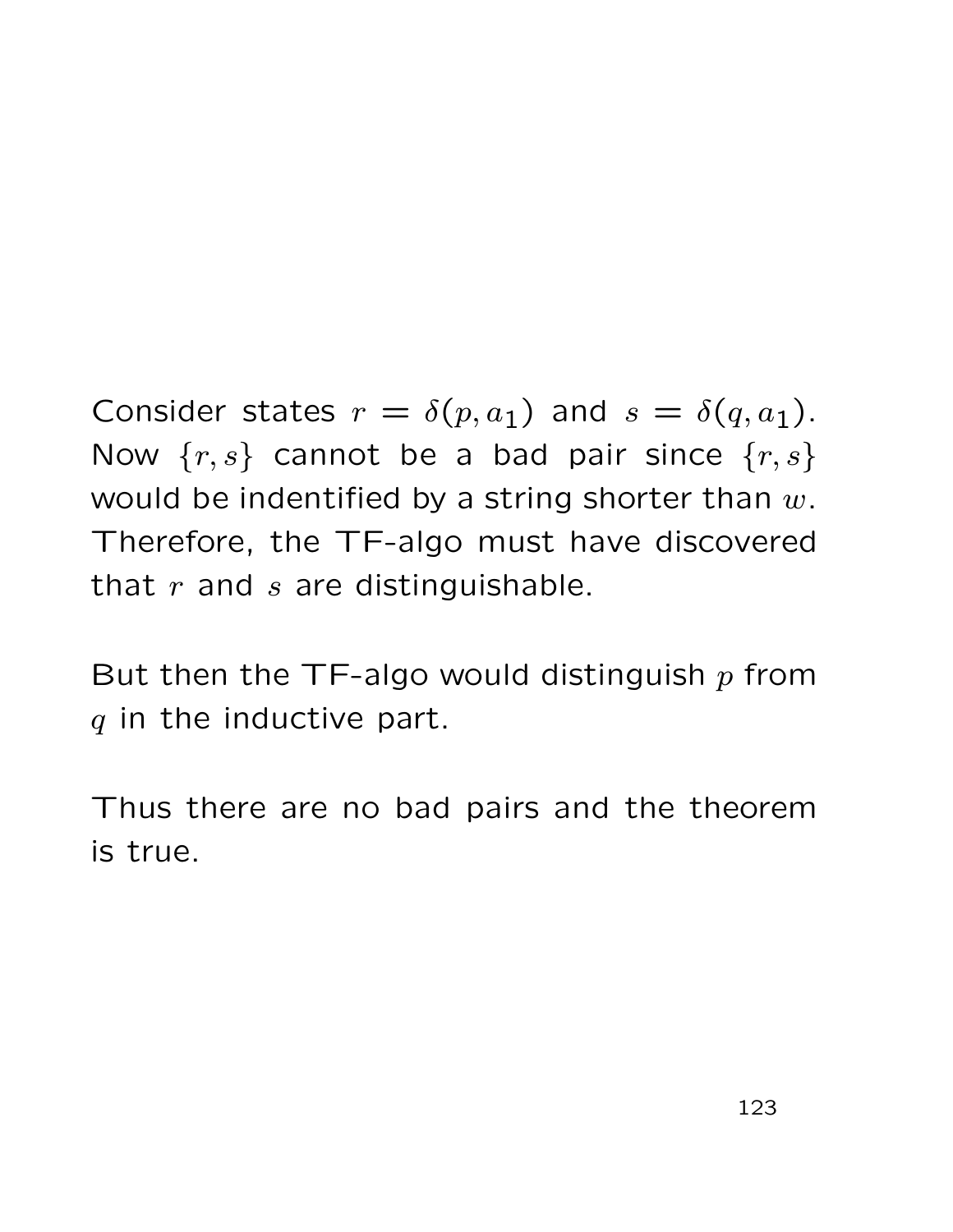#### Testing Equivalence of Regular Languages

Let  $L$  and  $M$  be reg langs (each given in some form).

To test if  $L = M$ 

- 1. Convert both  $L$  and  $M$  to DFA's.
- 2. Imagine a DFA that is the union of the two DFA's (never mind there are two start states)
- 3. If TF-algo says that the two start states are distinguishable, then  $L \neq M$ , otherwise  $L = M$ .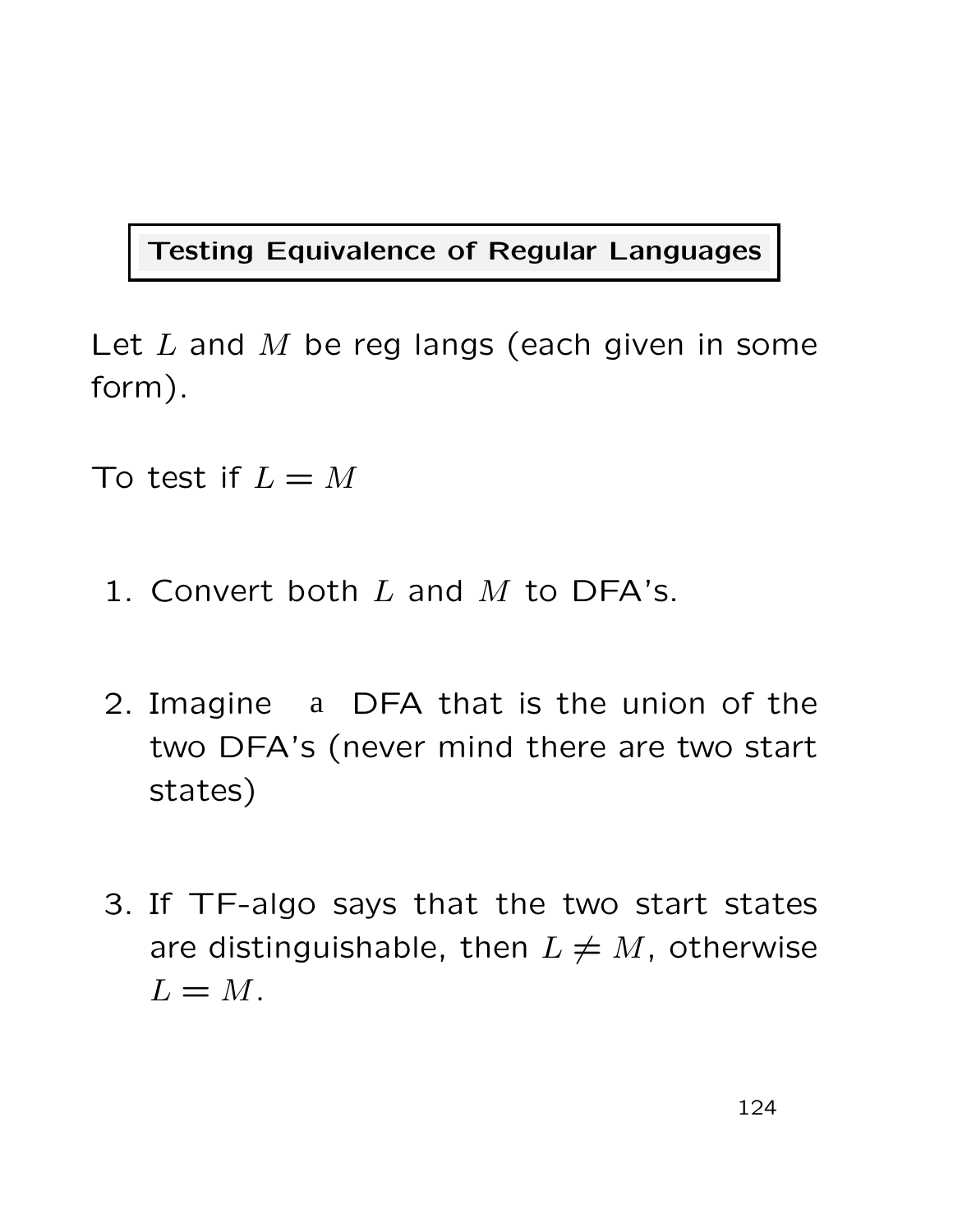Example:



We can "see" that both DFA accept  $L(\epsilon + (0+1)^*0)$ . The result of the TF-algo is



Therefore the two automata are equivalent.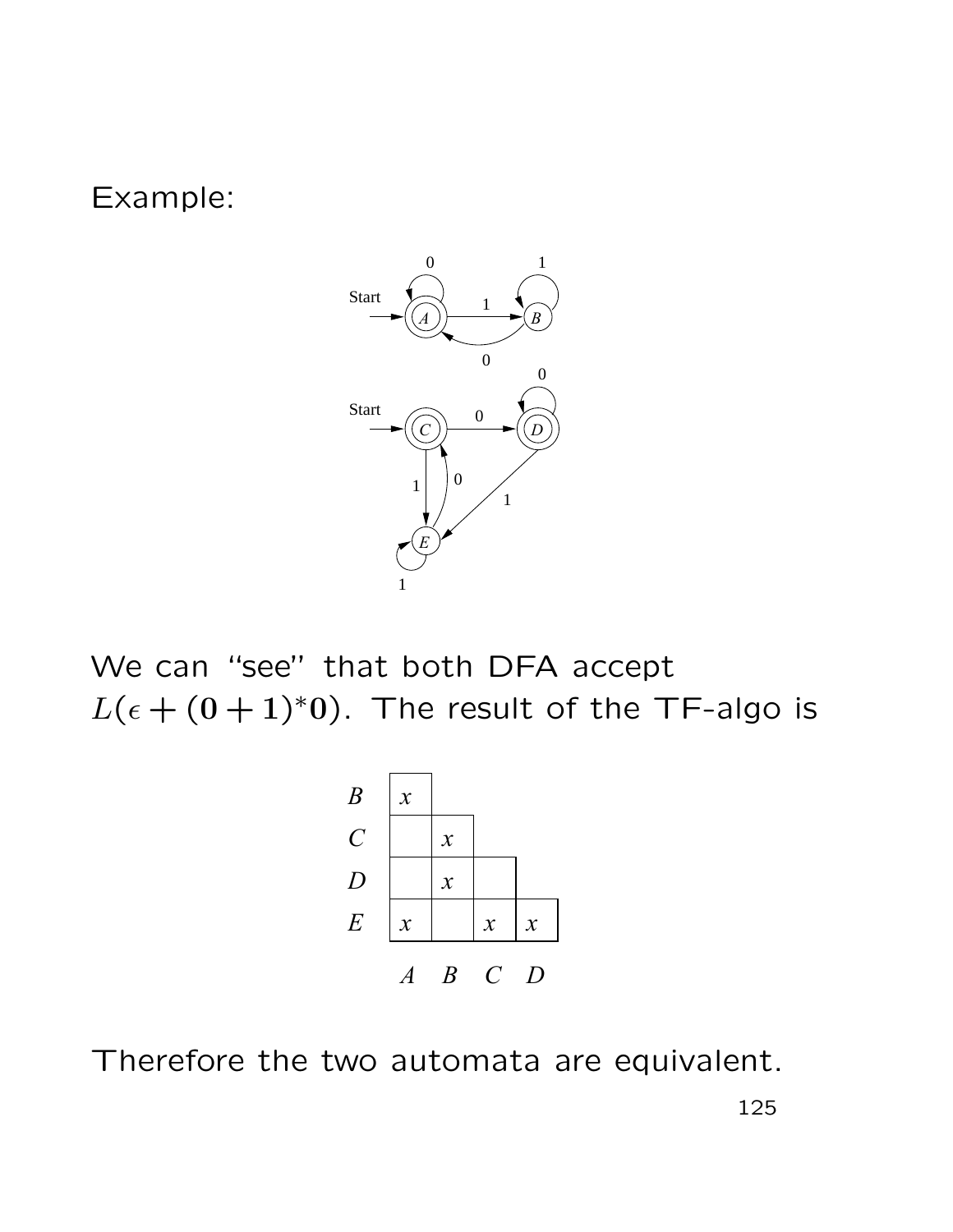### Minimization of DFA's

We can use the TF-algo to minimize a DFA by merging all equivalent states. IOW, replace each state p by  $p/_{\equiv}$ .

Example: The DFA on slide 119 has equivalence classes  $\{\{A, E\}, \{B, H\}, \{C\}, \{D, K\}, \{G\}\}.$ 

The "union" DFA on slide 125 has equivalence classes  $\{\{A, C, D\}, \{B, E\}\}.$ 

Note: In order for  $p/\equiv$  to be an equivalence class, the relation  $\equiv$  has to be an equivalence relation (reflexive, symmetric, and transitive).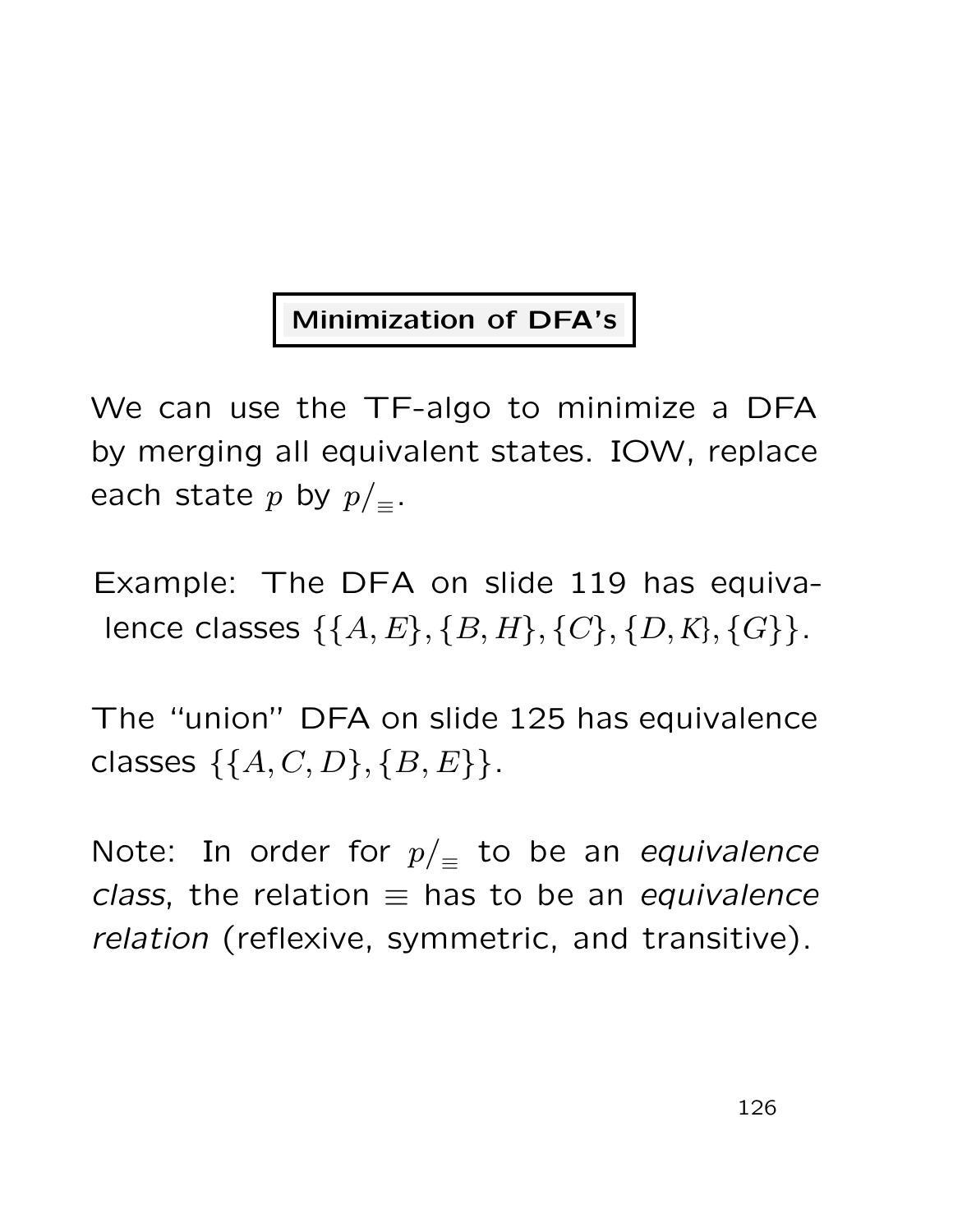**Theorem 4.23:** If  $p \equiv q$  and  $q \equiv r$ , then  $p \equiv r$ .

**Proof:** Suppose to the contrary that  $p \not\equiv r$ . Then  $\exists w$  such that  $\widehat{\delta}(p, w) \in F$  and  $\widehat{\delta}(r, w) \notin F$ , or vice versa.

OTH,  $\delta(q, w)$  is either accpeting or not.

Case 1:  $\hat{\delta}(q, w)$  is accepting. Then  $q \neq r$ .

Case 2:  $\hat{\delta}(q, w)$  is not accepting. Then  $p \not\equiv q$ .

The vice versa case is proved symmetrically

Therefore it must be that  $p \equiv r$ .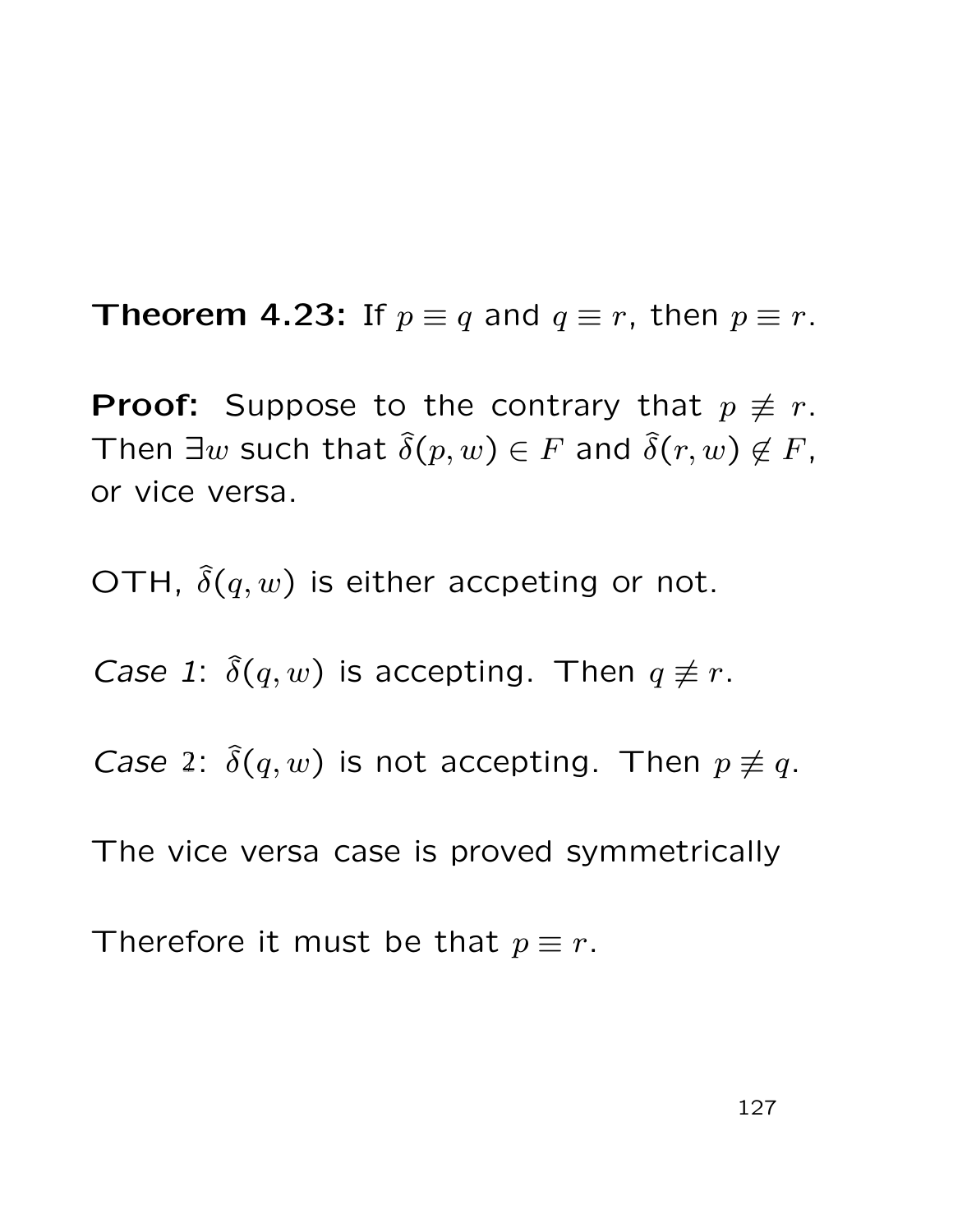Assume A has no inaccessible states.

To minimize a DFA  $A = (Q, \Sigma, \delta, q_0, F)$  construct a DFA  $B = (Q/_{\equiv}, \Sigma, \gamma, q_0/_{\equiv}, F/_{\equiv})$ , where

$$
\gamma(p/_{\equiv},a)=\delta(p,a)/_{\equiv}
$$

In order for  $B$  to be well defined we have to show that

If 
$$
p \equiv q
$$
 then  $\delta(p, a) \equiv \delta(q, a)$ 

If  $\delta(p, a) \not\equiv \delta(q, a)$ , then the TF-algo would conclude  $p \not\equiv q$ , so B is indeed well defined. Note also that  $F/_{\equiv}$  contains all and only the accepting states of A.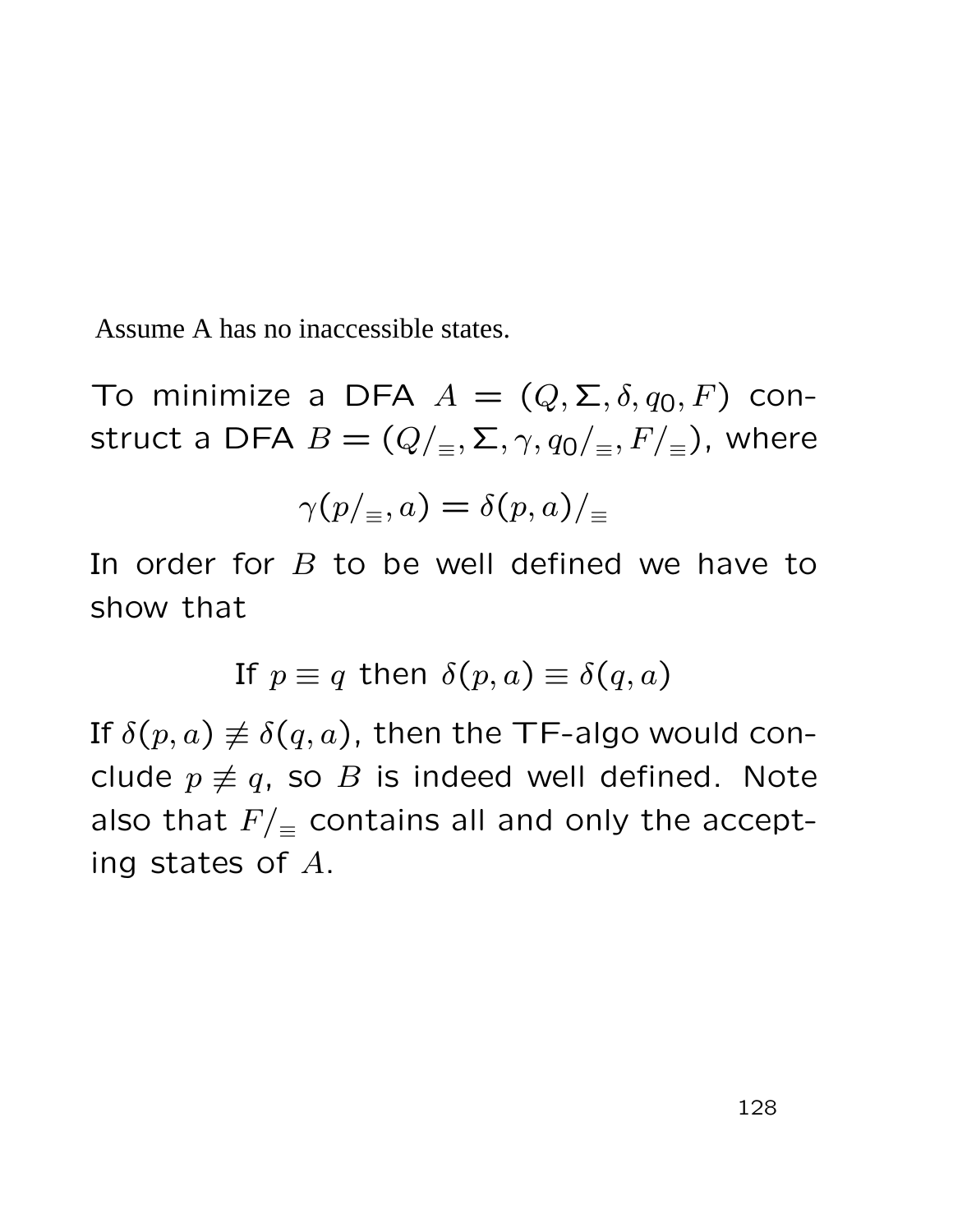### Example: We can minimize



to obtain

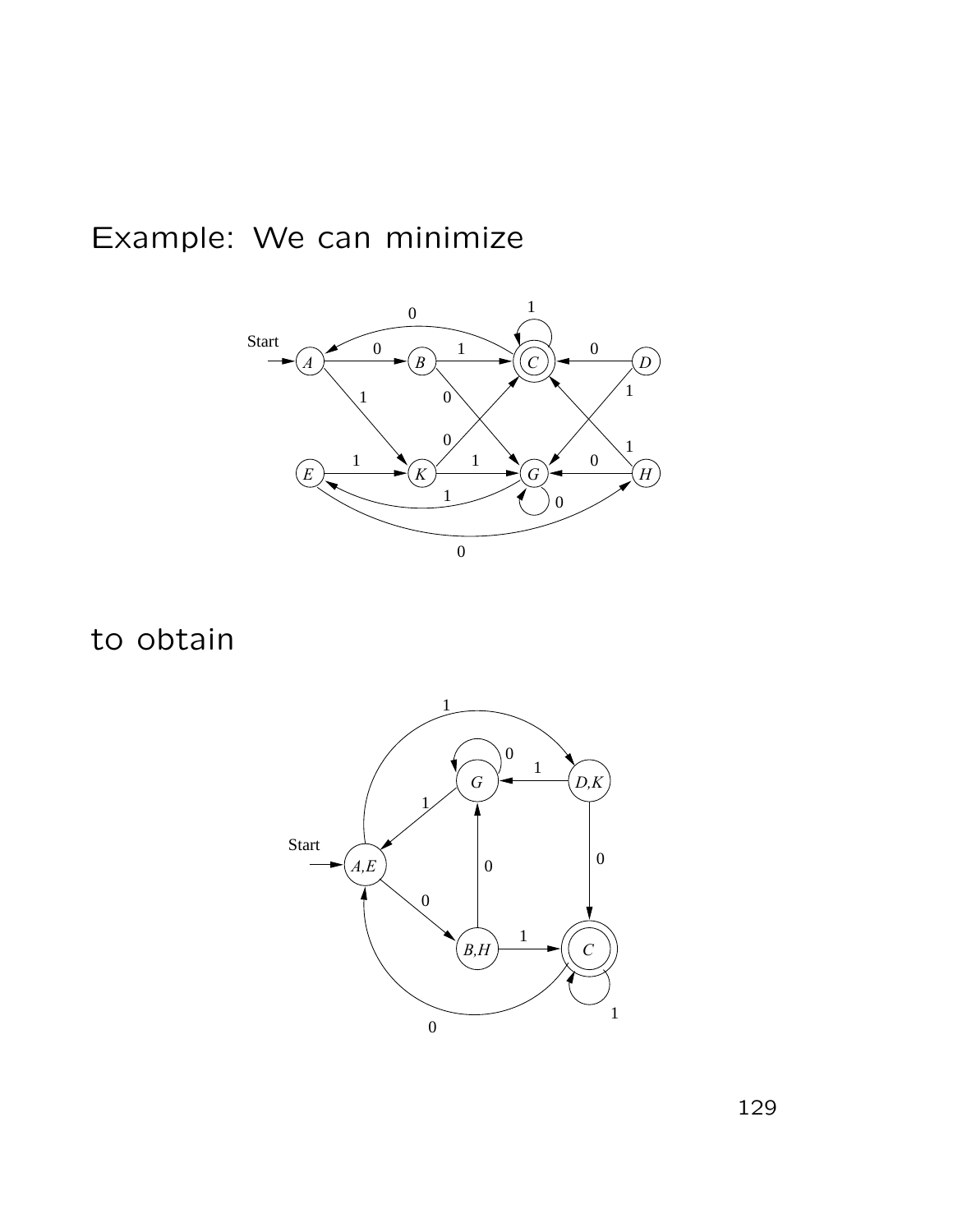## NOTE: We cannot apply the TF-algo to NFA's.

For example, to minimize



we simply remove state  $C$ .

However,  $A \not\equiv C$ .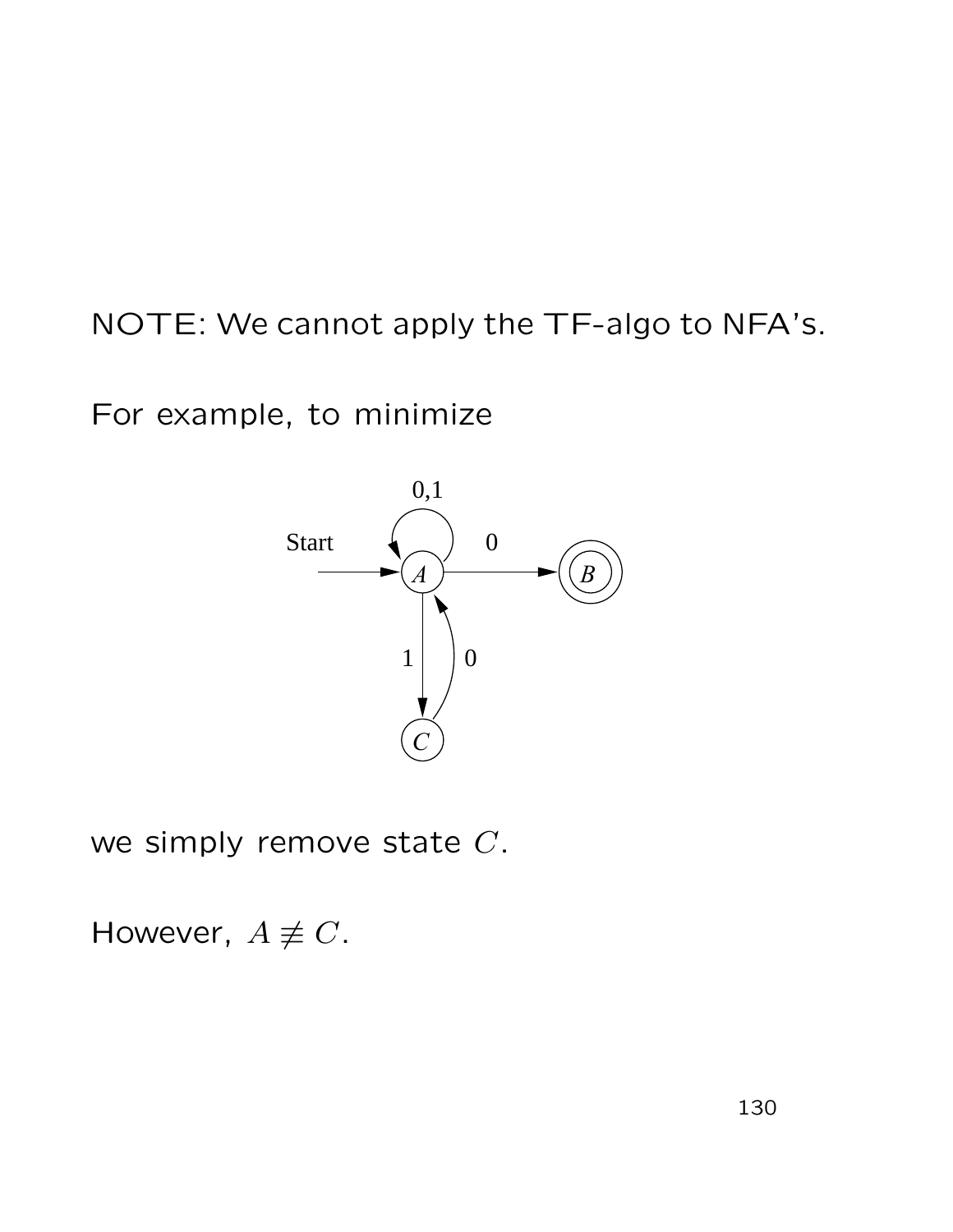#### Why the Minimized DFA Can't Be Beaten

Let  $B$  be the minimized DFA obtained by applying the TF-algo to DFA  $A$ .

We already know that  $L(A) = L(B)$ .

What if there existed a DFA  $C$ , with  $L(C) = L(B)$  and fewer states than B?

Then run the TF-algo on  $B$  "union"  $C$ .

Since  $L(B) = L(C)$  we have  $q_0^B \equiv q_0^C$  $\rm C \over 0$  .

Also, 
$$
\delta(q_0^B, a) \equiv \delta(q_0^C, a)
$$
, for any  $a$ .